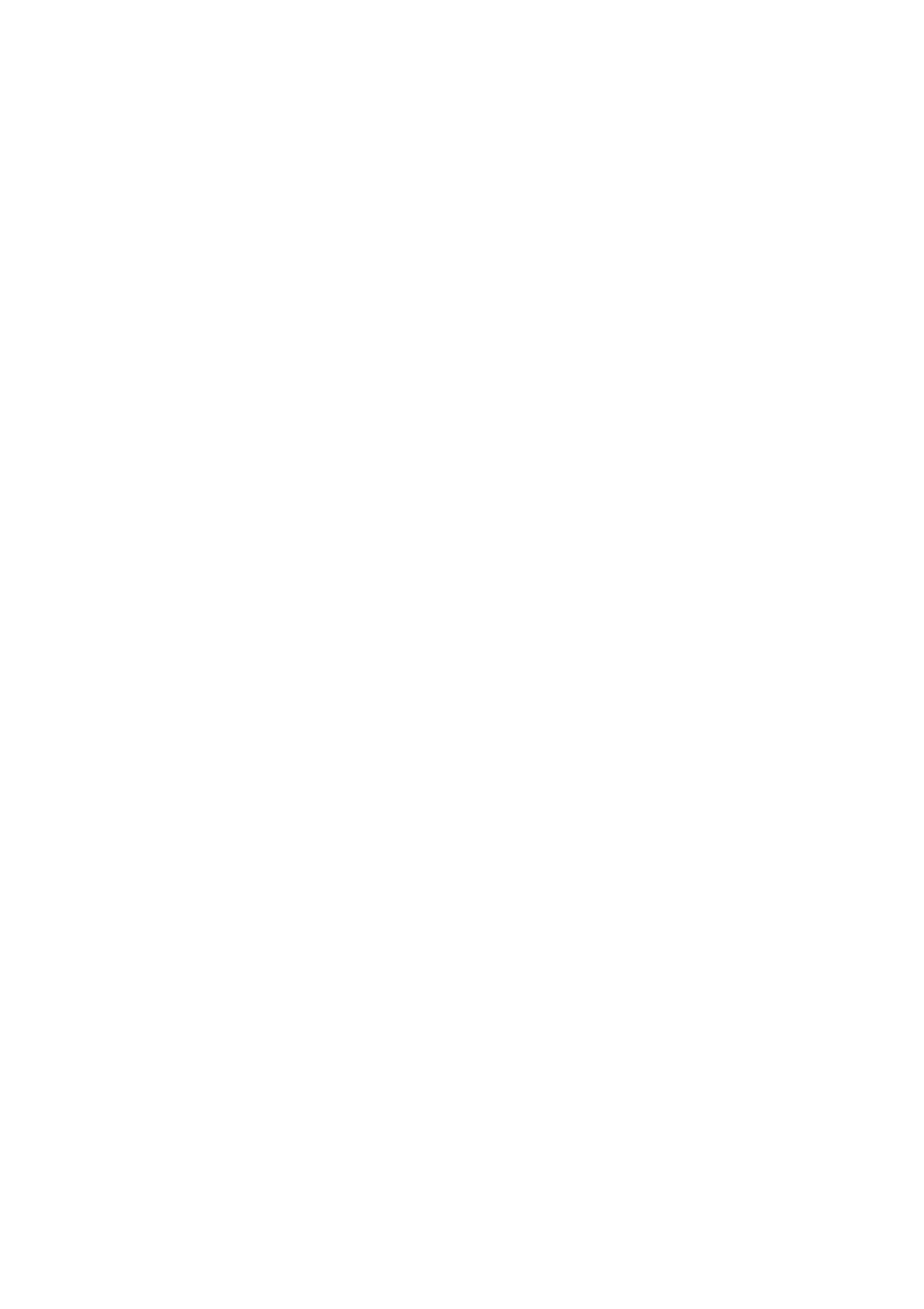# Poems copyright © 2011 by Johnmichael Simon

# All rights reserved Printed by Cyclamens and Swords Publishing P.O. Box 21, Metulla, ISRAEL

www.cyclamensandswords.com

# ISBN No. 978-965-7503-05-8

No part of this publication may be reproduced in whole or in part, or stored in a retrieval system, or transmitted in any form or by any means, electronic, mechanical, photocopying, recording or otherwise without written permission of the author.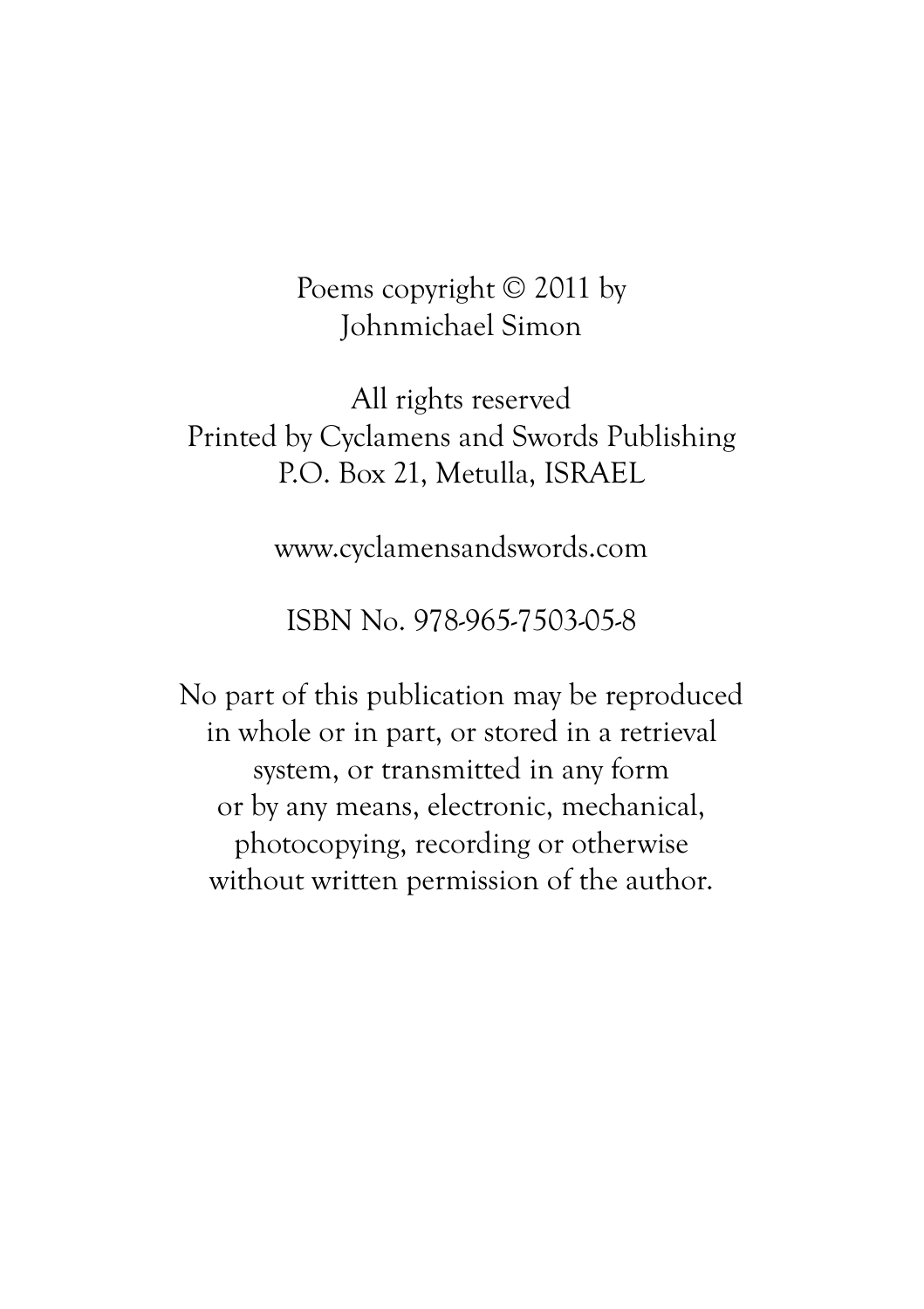Johnmichael Simon was born in England, grew up in South Africa and has lived in Israel since 1963. His poetry collections include *Sonatina*, Ibbetson Street Press, *Bordwinot* and *Phyrrs Hierwals and Bouldergeists*, both by Cyclamens and Swords Publishing as well as two collaborations with Helen Bar-Lev, *Cyclamens and Swords and Other Poems About the Land of Israel,* Ibbetson Street Press and *The Muse in the Suitcase*, Cyclamens and Swords Publishing. His poetry has been awarded numerous prizes and is published widely in print and website collections.

Johnmichael is Chief Editor of Cyclamens and Swords Publishing.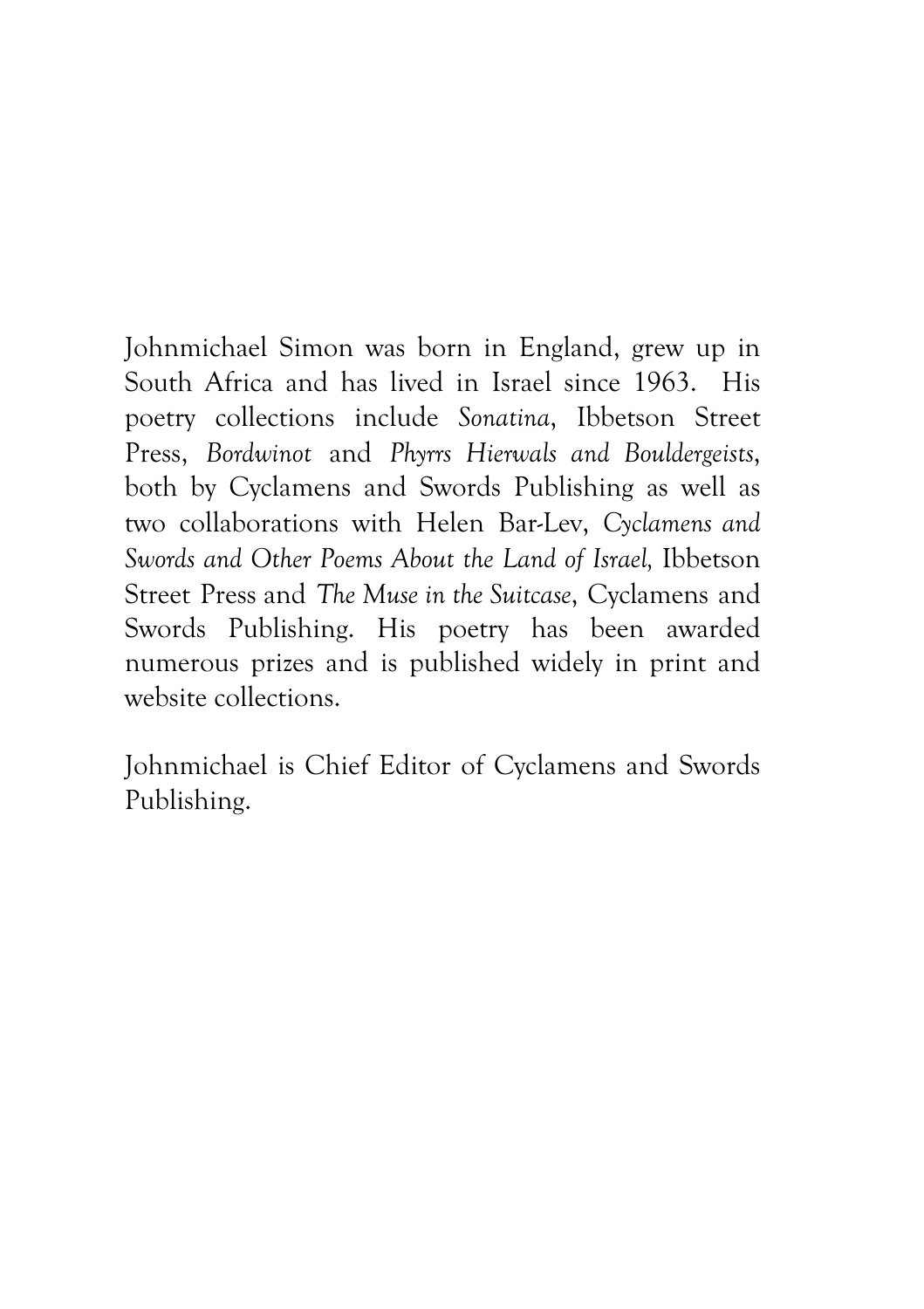# **CONTENTS**

| Mrs. Rosengarten and the Coming of the Messiah  2 |  |
|---------------------------------------------------|--|
|                                                   |  |
|                                                   |  |
|                                                   |  |
|                                                   |  |
|                                                   |  |
|                                                   |  |
|                                                   |  |
|                                                   |  |
|                                                   |  |
|                                                   |  |
|                                                   |  |
|                                                   |  |
|                                                   |  |
|                                                   |  |
|                                                   |  |
|                                                   |  |
|                                                   |  |
|                                                   |  |
|                                                   |  |
| Chopin Nocturne in C Sharp Minor Op. Posth.  22   |  |
|                                                   |  |
| Man Splashed on a Spinning Background 24          |  |
|                                                   |  |
|                                                   |  |
|                                                   |  |
|                                                   |  |
|                                                   |  |
|                                                   |  |
|                                                   |  |
|                                                   |  |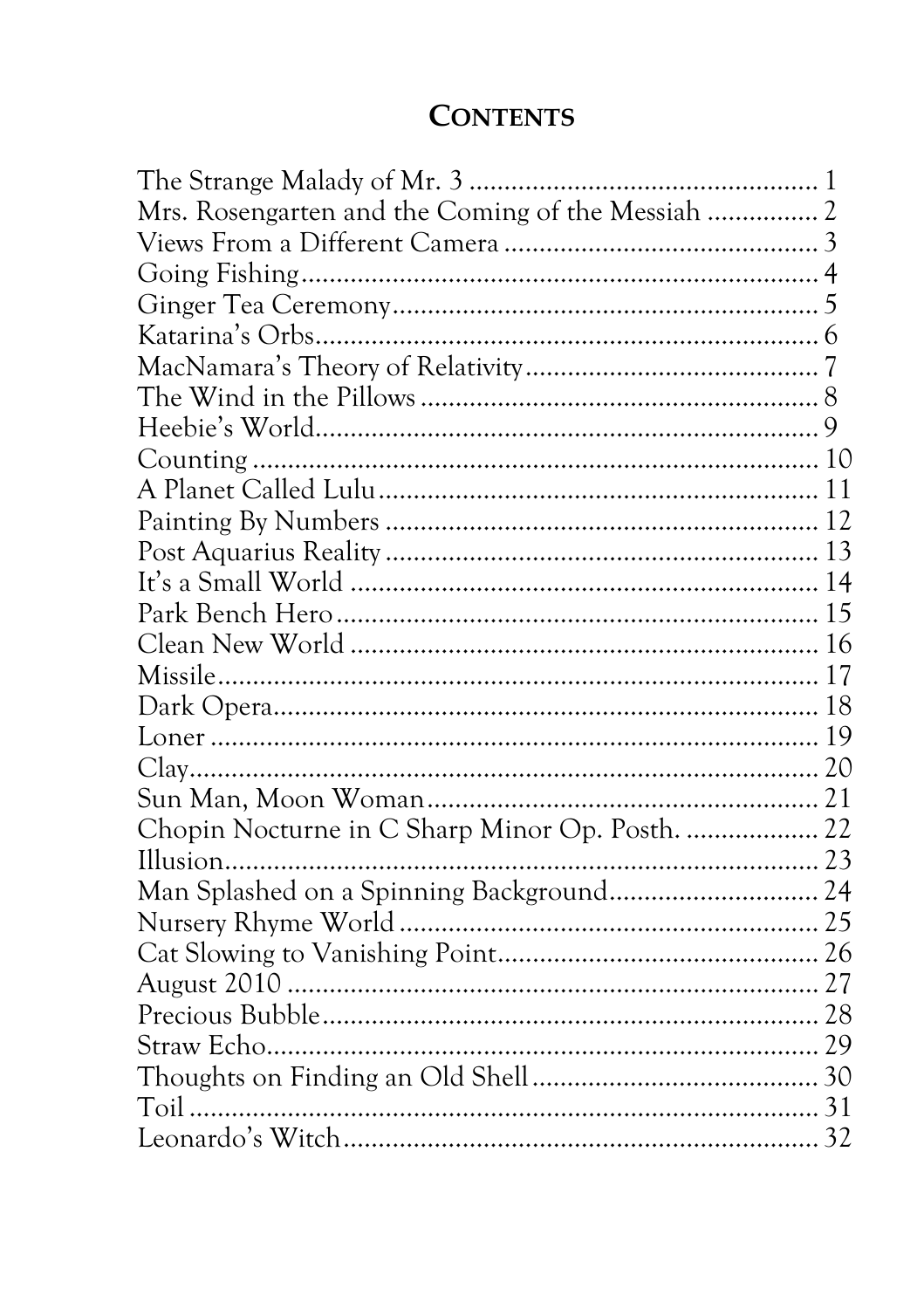## **T H E S TRANGE M ALADY O F MR.3**

We're worried about Mr. 3, he seems to be drifting away downstream millennium floods have borne him far but distances deceptive are and like a leaf rusting on a heap he moulds between nostalgia and sleep.

Oh for a cup of bitter medicine to sip a blow to the vitals, a financial slip the funeral of a lifelong held belief a small love recalled, lost beyond relief to revive Mr. 3 before we lose him in the rain that obliterates all writing in the sand all joy, all pain, all land.

The hourglass trembles, oh Mr. 3 please wake the sand grains drip insistent morbid snake and all the forests can't reverse the creep or halt the planet's slow brown suicidal leap.

But no, Mr. 3 is blinkered, dreams his lotus dream and like a falling star, he leaves but fragile gleam.

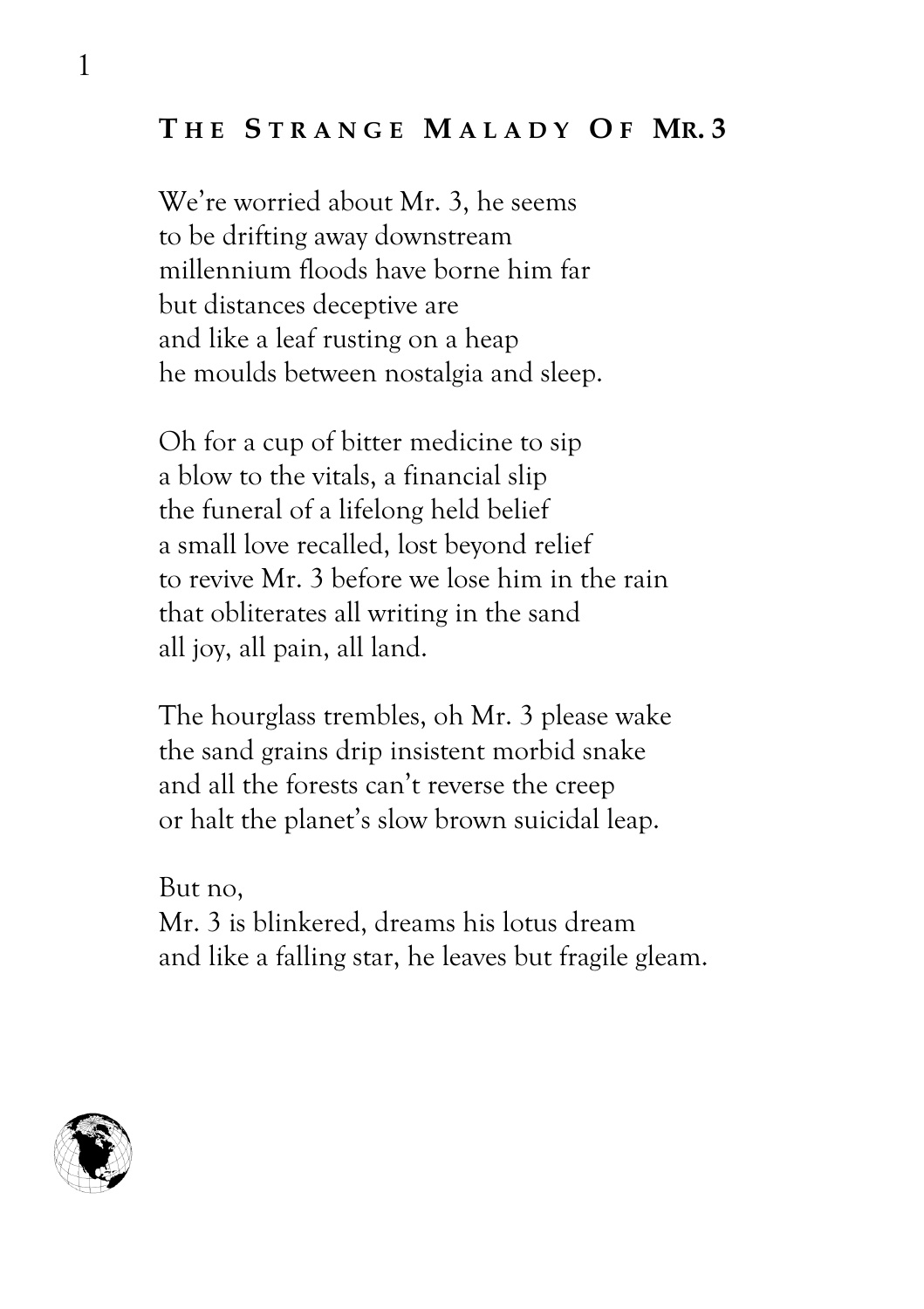## **M R S . R OSENGARTEN AND THE COMING O F THE M ESSIAH**

Off-axis and wobbling. The morning overcast, my neighbor whistles to his dog pouring some kibble into his bowl, refilling water. Mrs. Rosengarten who doesn't drive since her son was conscripted is calling for a taxi to take her to her sister, she's haggling about the price. The woman who sells newspapers from a baby pushcart is resting on a bench outside number twenty four, she's smoking her second cigarette today. Most of the men are in the army now. A flight of storks flaps overhead on its way to Europe, they haven't heard the news. The water ration's cut again and yesterday our Geiger counted rising doses from the milk and eggs. Down the road a panel van converted from an ice-cream wagon blares klezmer music from a loudspeaker, moshiach, moshiach, moshiach, ai yai yai yai yai yai. Yesterday it was the old goods van whining its recorded message; sewing machine, washing machine, bed, table, old goods old goods. The radio's playing Beethoven's Emperor concerto again, it's the third time this week. Holland's disappeared under the rising waters but we knew that would happen and there's another volcano where New Zealand used to be. Mrs. Rosengarten has won the latest skirmish with the taxi driver, who is charging last month's price but this will be the last time. It's minus fifty five across the western seaboard. Off-axis twenty seven degrees and wobbling. I think I'd better sell grandmother's antique closets to the old goods man. When the messiah arrives you won't be able to give them away for free.

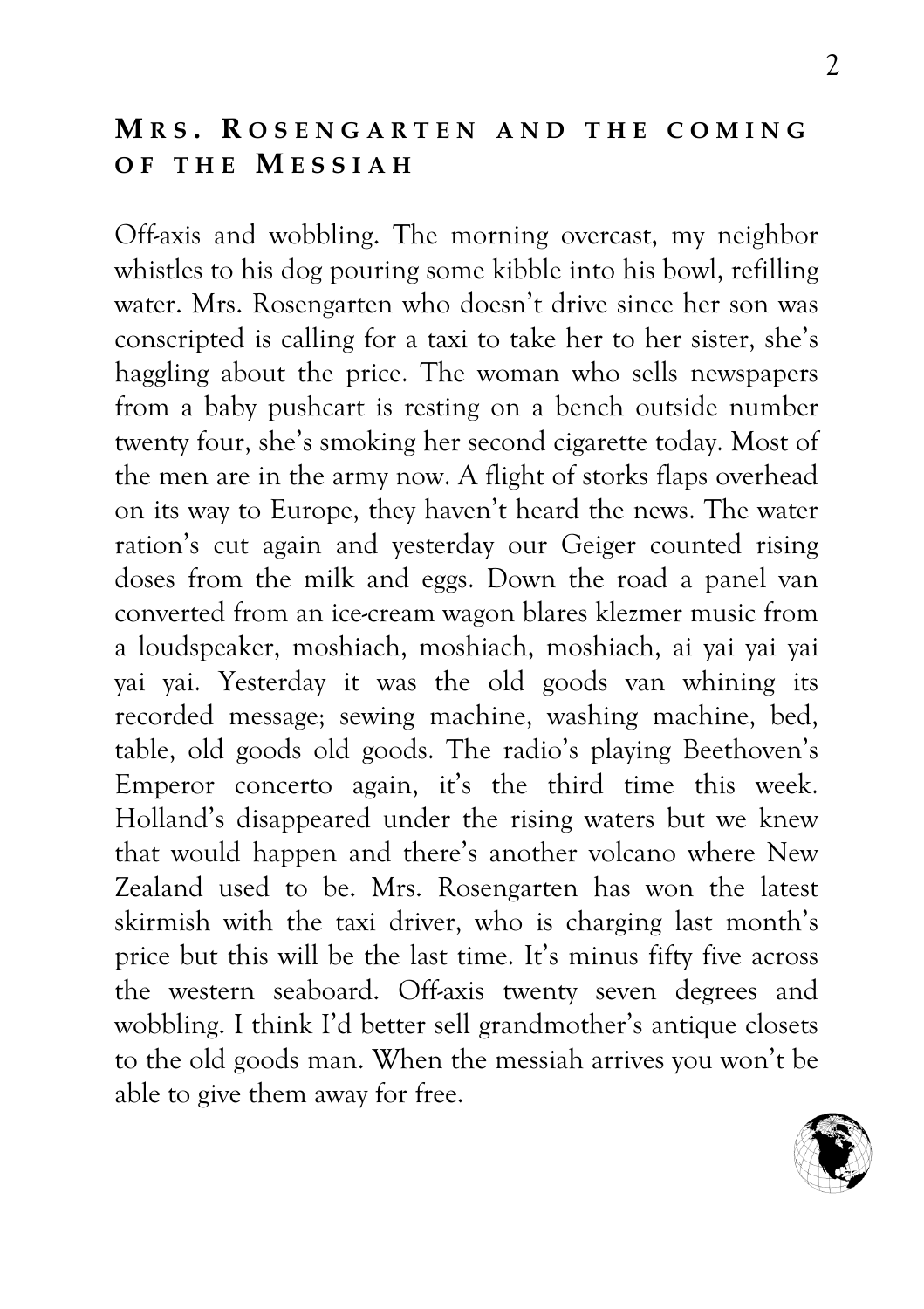## **V IEWS F ROM A D IFFERENT C AMERA**

The route march of electrons inside a wire illuminating continents in lacy patterns to hang up there, a paper lantern of rose water, peppermint and cloud the National Geographic of a Lunar earthrise.

Bees eyes. A medieval feast of shimmering flavors fragrance under petals repeated multifaceted times across a planet of jasmine, rosemary, pungent eucalyptus until you lose yourself, plunged shoulder deep into a fur-lined cotton-candy foxglove a brown honeyed blur a thousand times each day as you die of sweetness.

Sometimes you just want to live your life as if nothing cared. To wake into a sun-filled morning a thousand millenniums long. Time to imbibe wonder drop by drop, slowly ponder each crystal pool. Dive under the ocean's waves with whales and shrimp. Wipe your fingers across the face glass of tomorrow, watching icons come and go like galaxies. A beating heart.

Zoomed in like Saturn's rings sharp etched across a hive of stars.

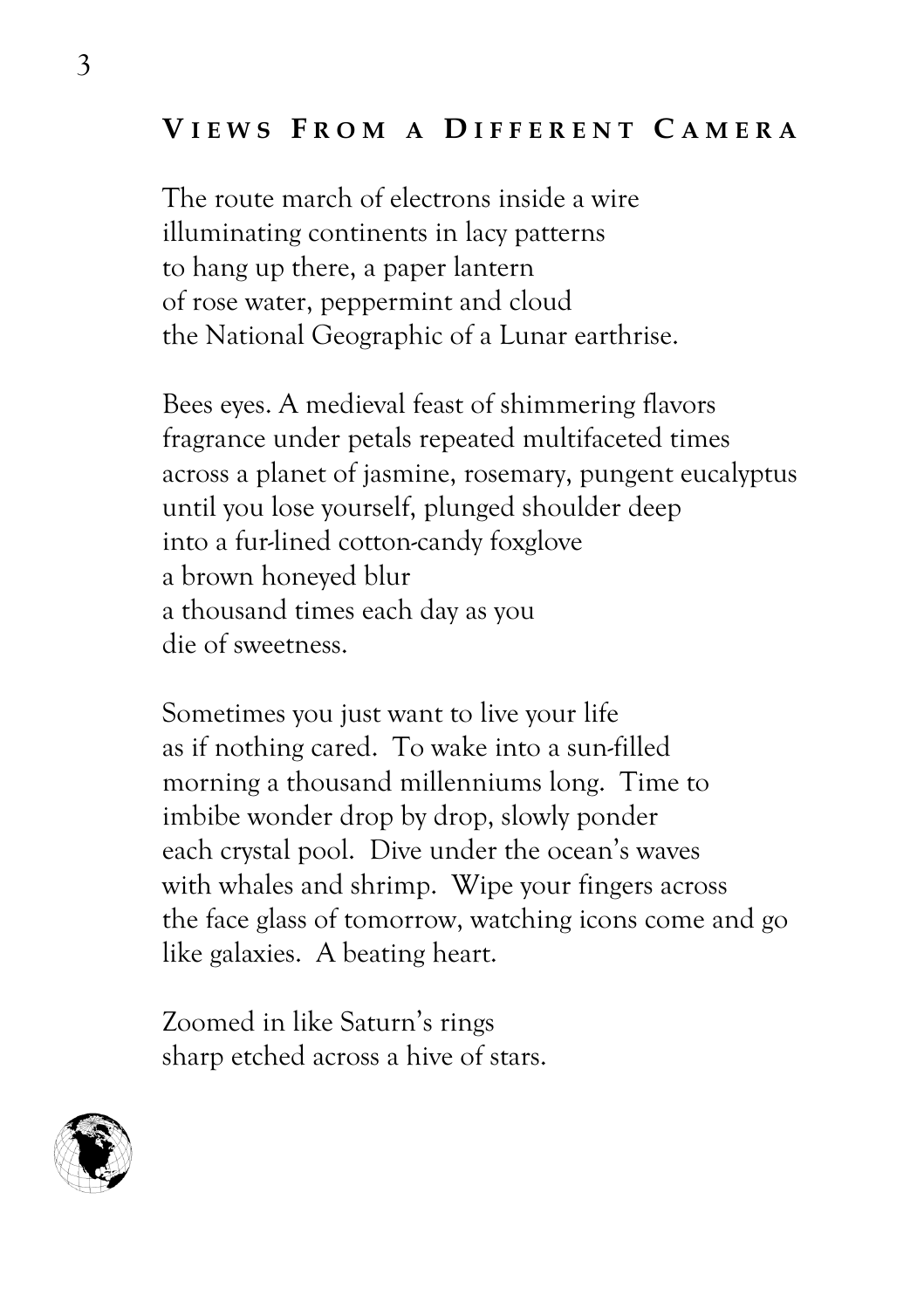## **G OING F ISHING**

It's a carnival booth world, armed with poles and magnets we're fishing for lost continents Atlantis under the plains of Salt Lake City, Pangaea, a number of Ararats, scattered Bones of Lemurian warriors in Nashville, Greenwich, Mecca and Tiberias, moldering, slimy Carbon-dated yet distinctly reminiscent of a fossil found in Drakensberg, anthropological Arrowhead of Flintstone quoting his now famous pre-kindergarten national anthem. They say that At any meeting of ten scholars there are twenty dissenting opinions: the Paleolithic length of the pole The magnetic pull of pre-Cambrian Eden giving exactly the right tilt to six thousand years of recorded expulsion Adam and Eve discussing Jungian consciousness, dinosaurs and demons relegated back to the laboratory of a Non-existent big bang theory now finally disproved; she holding his pole, homo erectus, magnet dipping precisely into The continent where Jonah swallowed his whale quad erat demonstrandum the Loch Ness Monster!

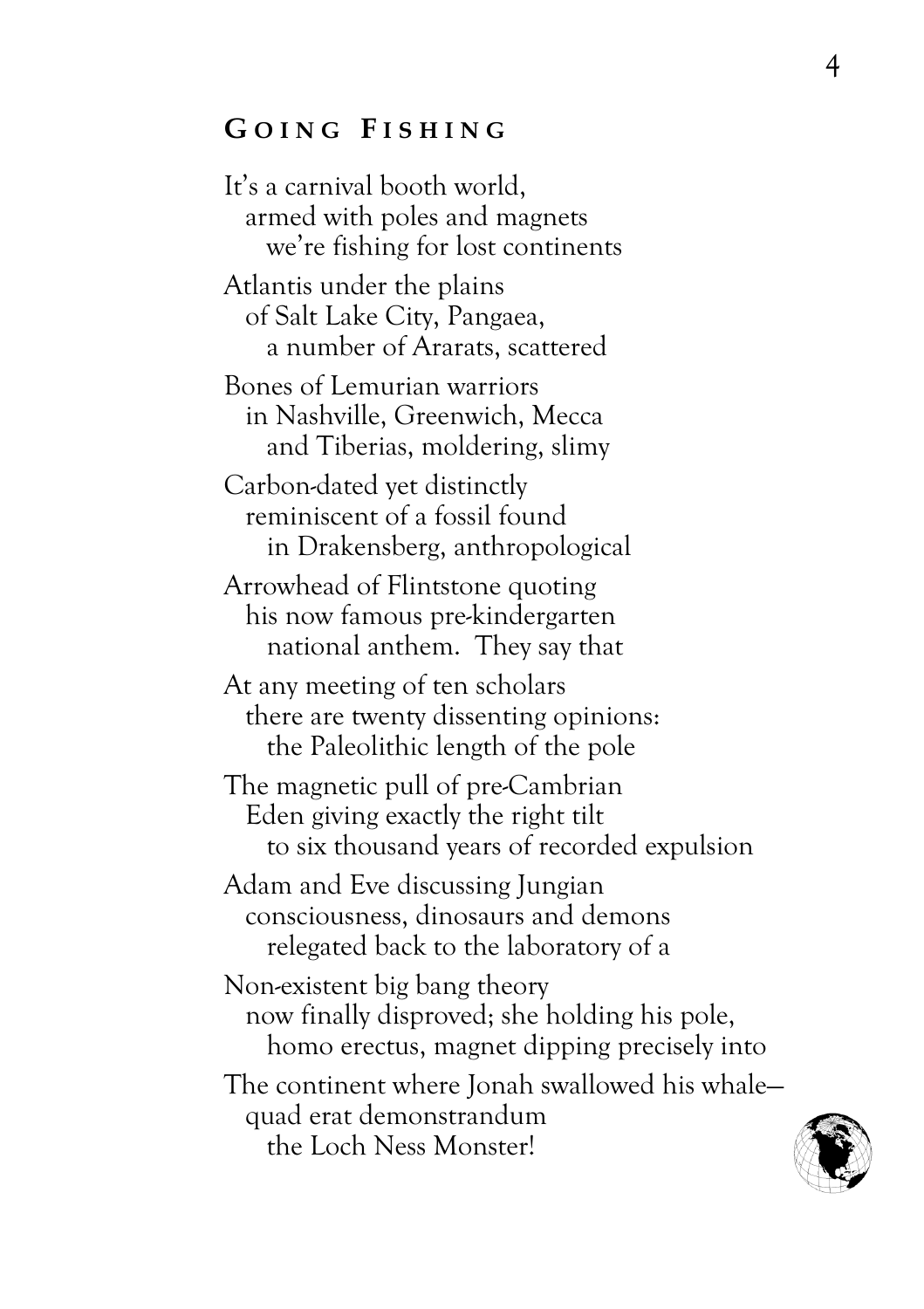# **G INGER T E A C EREMONY**

A brewing storm outside rumbled like a headache in the sky Sonya was pouring tea, laughing at a joke, the heavens opened like a burst dam, bucket loads, horizons of it Let it rain for forty days and forty nights she laughed, clean the pollution out of our rivers. Our eyes bathed to see clear again. No more war, party politics, cigarette stubs, traffic jams, no more investigators, spies, secret police, customs duties on marijuana - all washed away.

Do we have enough tea and ginger biscuits for forty days and forty nights? I snuggled into Sonyas's arms. We were so young, already legions of gum booted rescue workers were sloshing through the rising water to salvage us. Helicopters whirled overhead, sharp headlights jabbed through the sleeting rain. Throw your books down, come out with your hands up.

And the tea was cold, the ginger biscuits waterlogged.

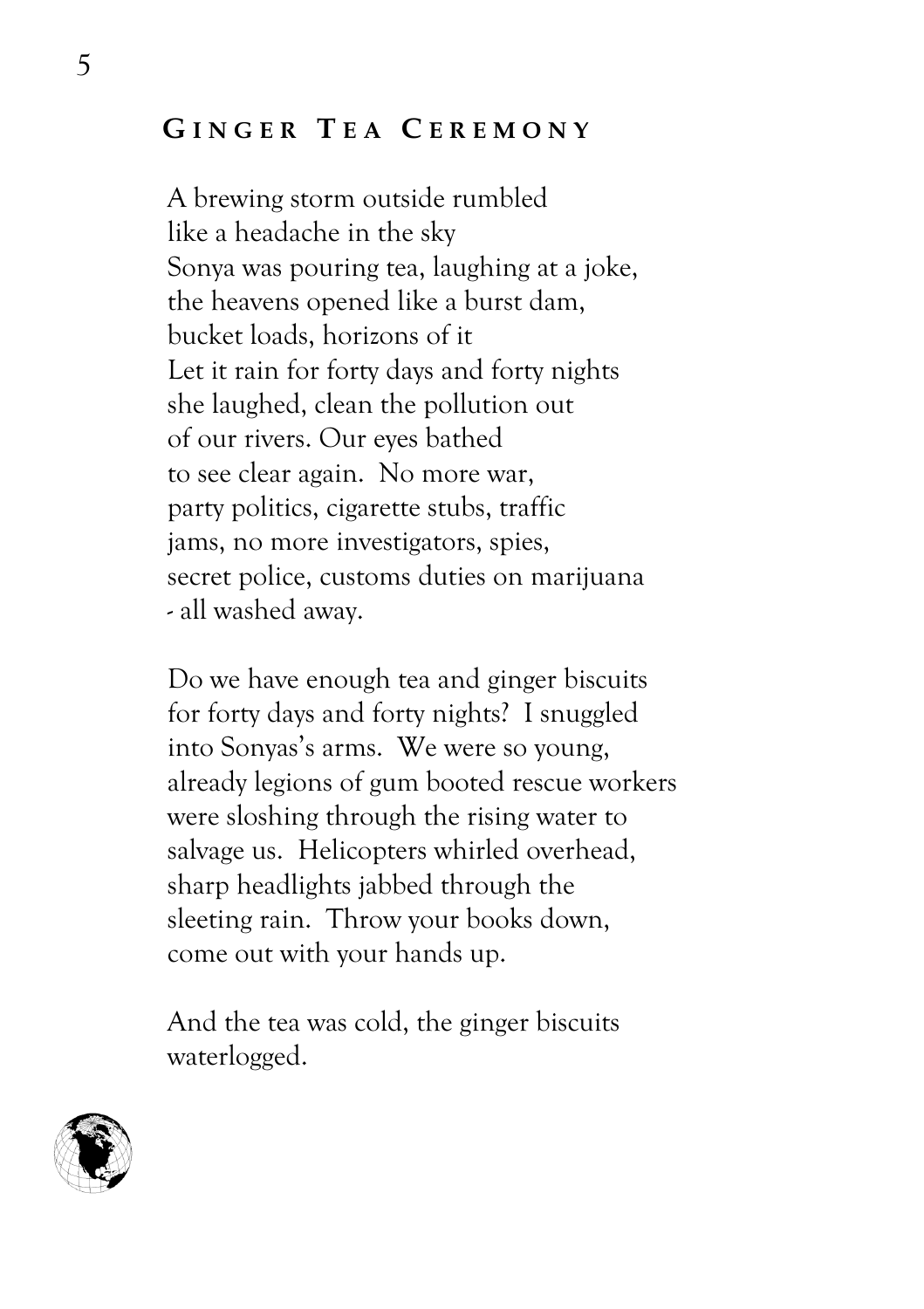# **K ATARINA ' S O RBS**

Silver orbs in Katarina's garden linger under willows, beside bougainvilleas they bob and dance when Katarina photographs a tea party or a game of croquet. Serene visitors from nowhere land they nod and float, faceless yet all eyes peering queering spheres at Katarina alone

She has spied them too, in France captured them under trees by the Caspian sea silken balloons snapped waltzing in a Baltic breeze

And yes, Katarina has a cat that talks and labyrinths of manuscripts recited by knights and ladies from her past lives

In her garden, stretching to a misty lake Katarina crouches by mandrakes and spider rings where faeries dance moondances while Venus smiles and even street lamps wear coronas in the mist

And Katarina has a book of poems she's composed that bob and dance, invite the orbs in all of us to come and join her in her sweet séance and if you dare to brush aside her bougainvillea fronds, step through the willow curtain to her secret song you'll dance with Katarina's orbs all incarnation long

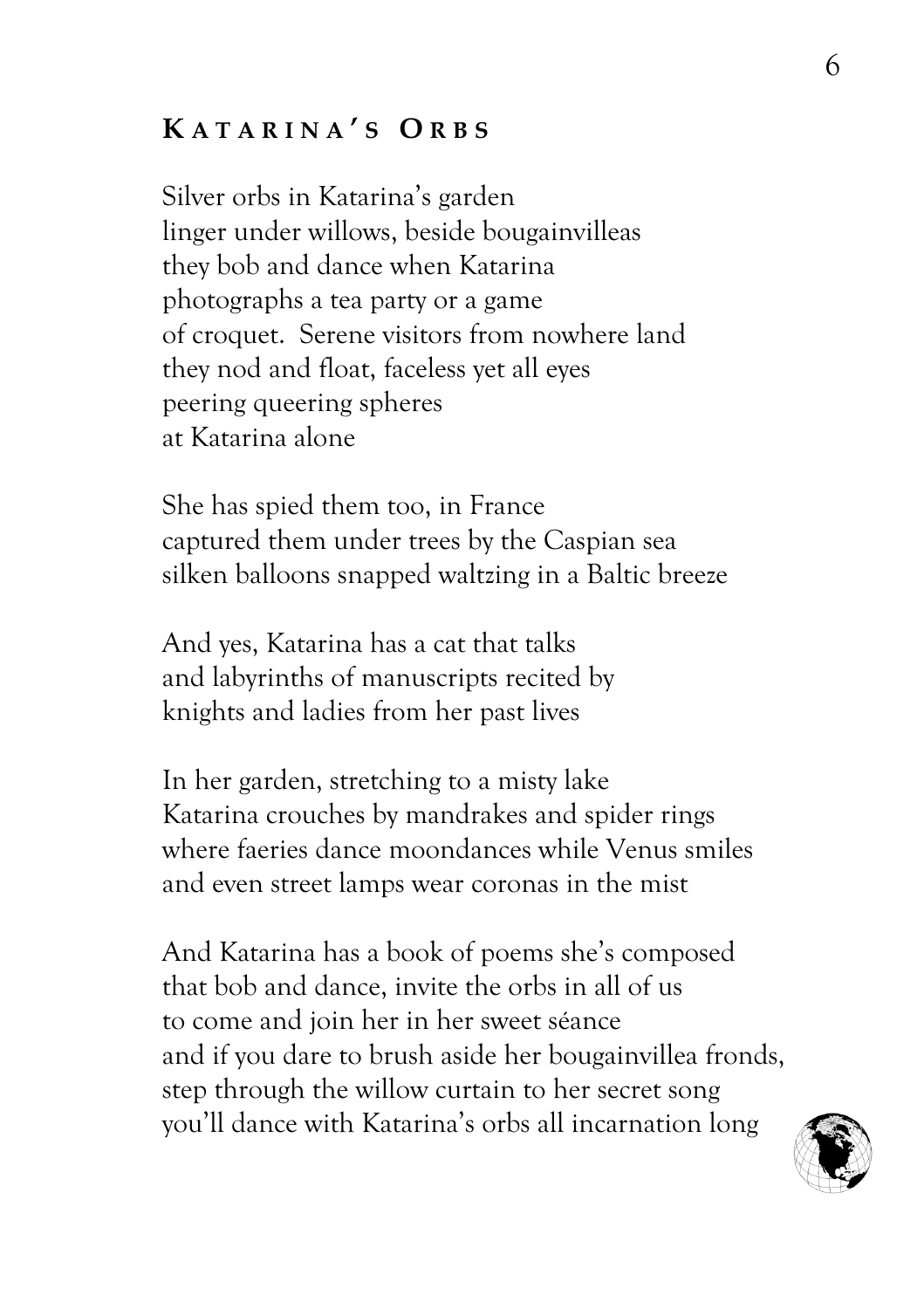# **M A C N AMARA ' S T HEORY O F R ELATIVITY**

As in a train compartment, stationary, painted landscapes trundle past on boards as MacNamara ponders Life and Time

Mr. Magoo, villagers call him with his crazy notions, bushy eyebrows blackboard fingers chalking calculus and moons

But MacNamara knows something they don't knows that Time is not a thing we travel along but rather moves outside of us. No that's not quite

what he means, refilling his tankard, wetting whiskers in Guinness foam, face stained white, as his fingers move peanuts and crisps across the counter

Time, he declares flipping a peanut, is not like that at all, – not like this, or this.. but more like… It's closing time says Paddy the barman, drink up

And so the Nobel Prize for physics went to a pair of Vodka slurping Russians

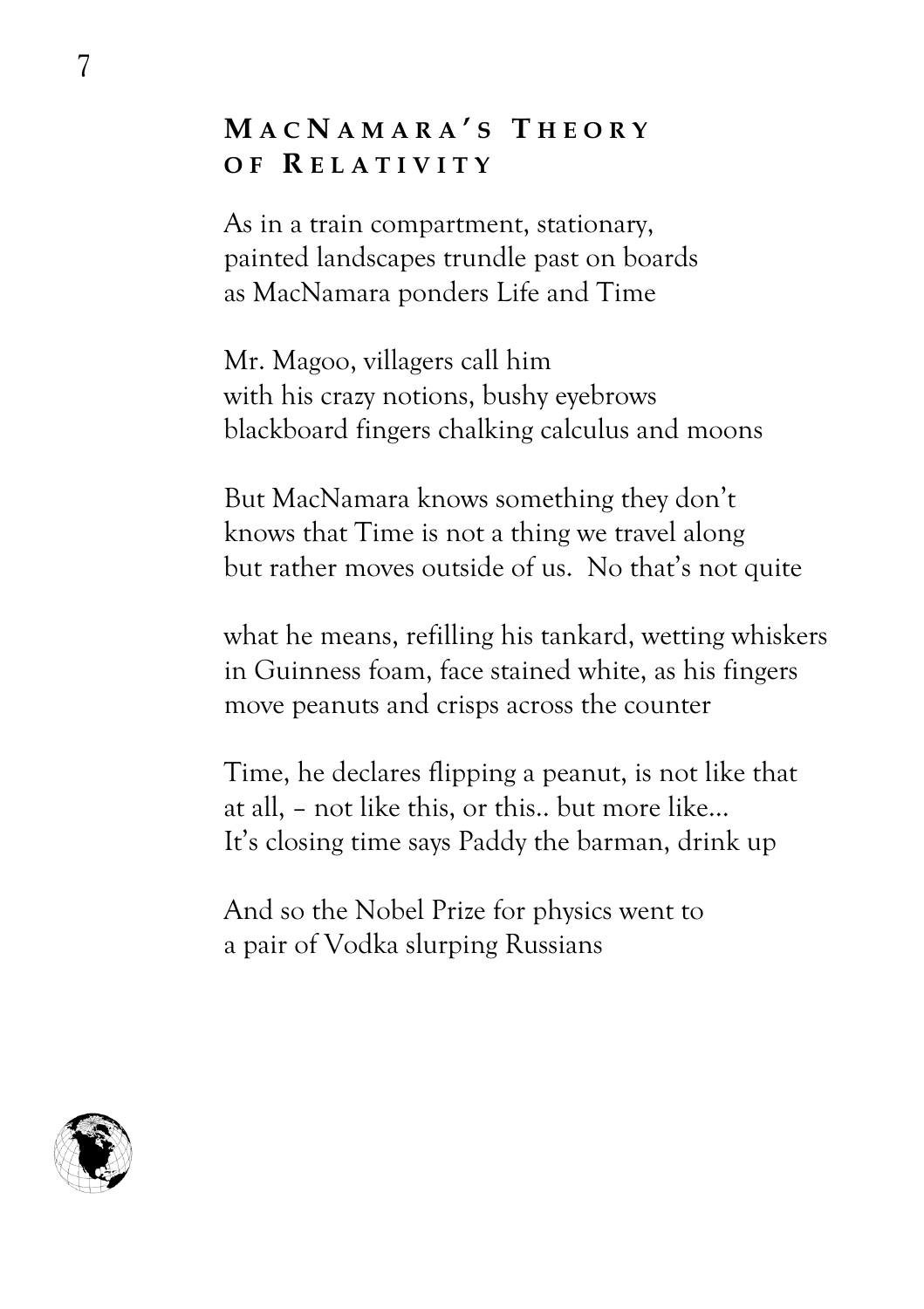# **T H E W IND I N THE P ILLOWS**

There's a wind that blows cobwebs from stars candle tallow from twinkles on Mars there's a breeze that shakes clocks from lace curtains and a sneeze that wakes lanterns and urchins

There's a princess who sleeps on a pea and a turtle that climbs up a tree there's a dormouse who eats marmalade herrings and giraffes who wear chocolate earrings

There's an apple tree playing Rachmaninoff and a teapot-spoon-moon that is running off there's a cow who jumps over librarians and plays tennis with octogenarians

While that breeze wafts princess into slumber the giraffe munches pickled cucumber and to quote Oscar Socrates' uncle it's an ill wind that blows no one a chuckle

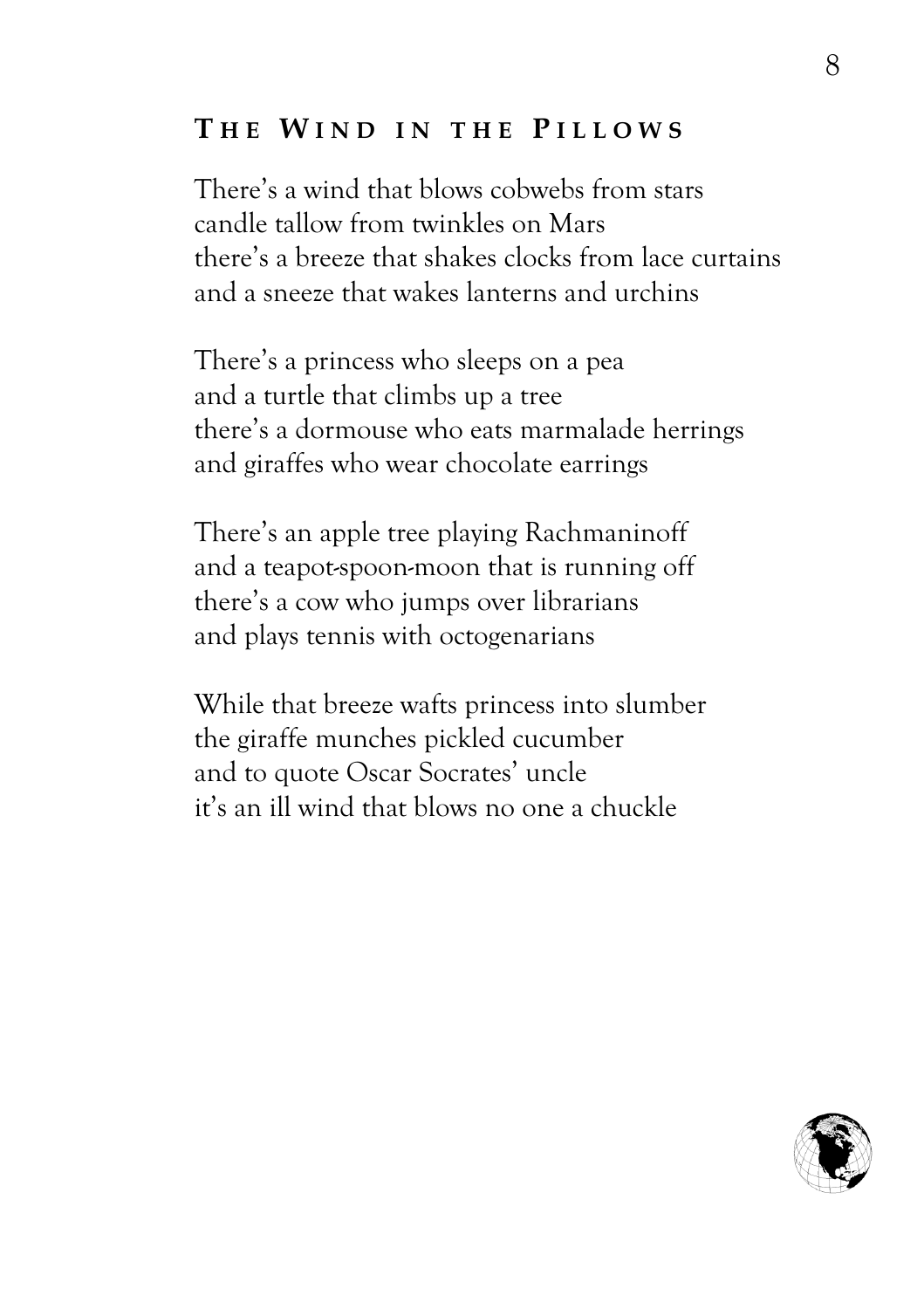# **H EEBIE ' S W ORLD** *I didn't write this poem. Heebie did.*

In this Heebie world Name dropping's flag is furled no Yin no Yang no Connemara no Arlington no McNamara all you're allowed is Heebie and Jeebie if you're dead

No Tucker no McMillian no Buckeroo no Jillian no Tintin and no Clinton say Monicker and you're dead

No Herbert and no Klonimus survival means anonymous no Gilbert and no Sullivan drop all those titles all of 'em

And remember when you've gone your stone inscribed 'anon' you join a host of unnamed ghosts that Heebie dreamed upon

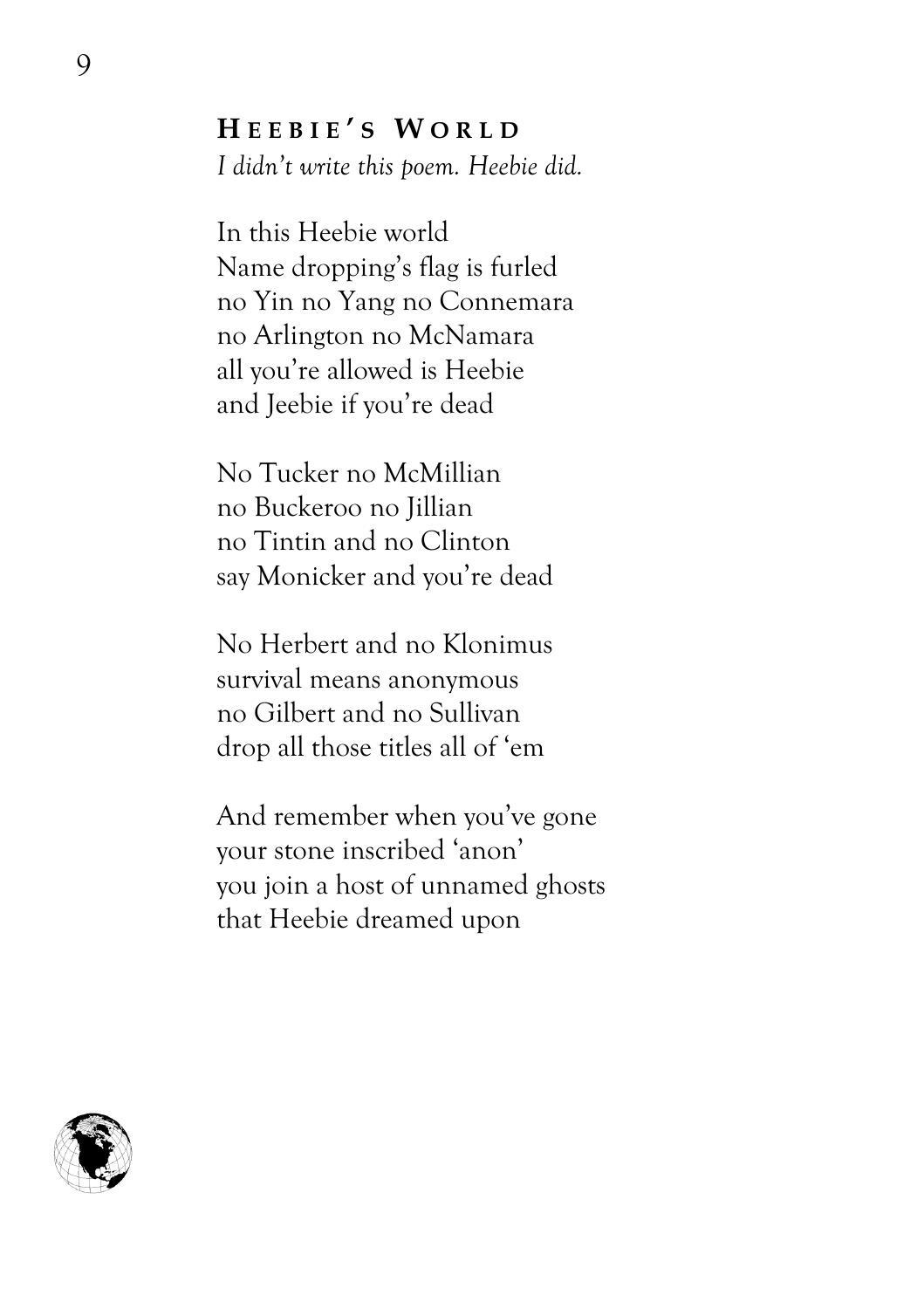## **C OUNTING**

I count stairs birds, kerb stones children on a bus spectators at a stadium I count breakers on the beach seconds, years, minutes

The world whirls by relentless a missed step, a missing child a stampede at a soccer match or at the Hajj

One more, one less

I count blood, floods, earthquakes revolutions of the moon, passers by I count stars repetitions of amen the number of begats

Compressed into myself I count teeth, hair the hours until my next meal

Water leaking from the wall of my cell drip, drip, drip

Winter comes water turns to icicles I count heartbeats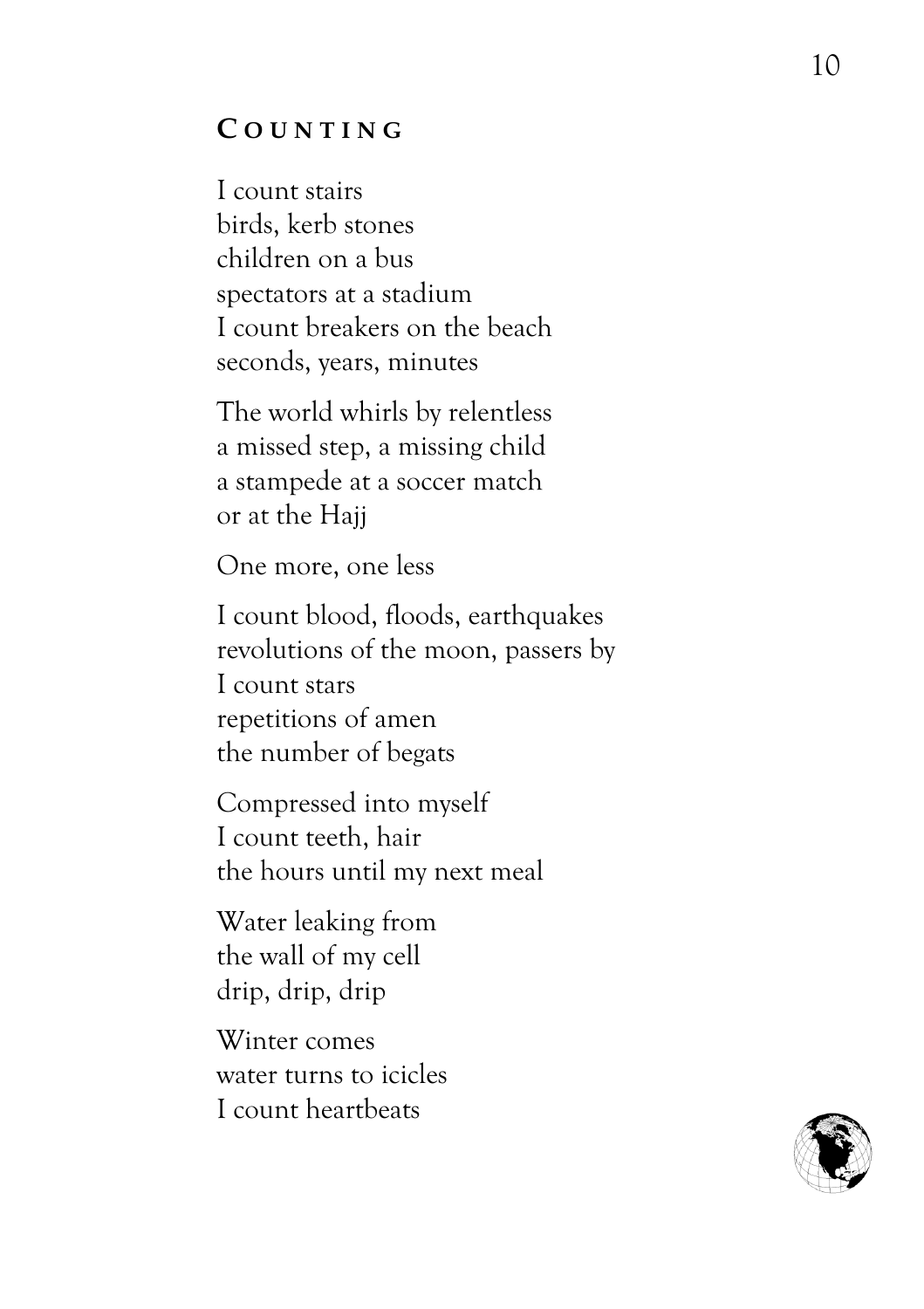# **A P LANET C ALLED L ULU**

*Bang bang Lulu Lulu's going away who we gonna bang bang when Lulu's dead and gone? Sixties campfire ballad version* 

Before we arrived, music was woodpeckers pollution was vulture's dung heaps lions picked their teeth with victim's bones anthills crumbled, glaciers tumbled

Out in space planets collided soundlessly pulsars imploded invisibly and black holes still undiscovered, swallowed everything in reach – in short, banging has been around…

Since we arrived, Lulu's become more organized her body hair shaved for timber, her green hills mined and quarried for chemicals, grinding and bumping she was drilled in intimate places

We sucked her body fluids to run our sexy little vehicles, each pod containing a single pea careening directionless like termites on tar tracks bang, crash, growing graveyards of rusting iron

We desecrated all her secret places, tore her album of folk music to shreds, she's past saving now, skirts up to her balding chemotherapy scalp everything exposed, derelict mine shafts, extinct pub songs

And now we're off to conquer other worlds we've packed our chromium saws into bio degradable bags, with nuclear engines we'll dump our waste into space as we go, singing our bawdy verses to wake and bang



 even a most innocent Venus unaware her masters have arrived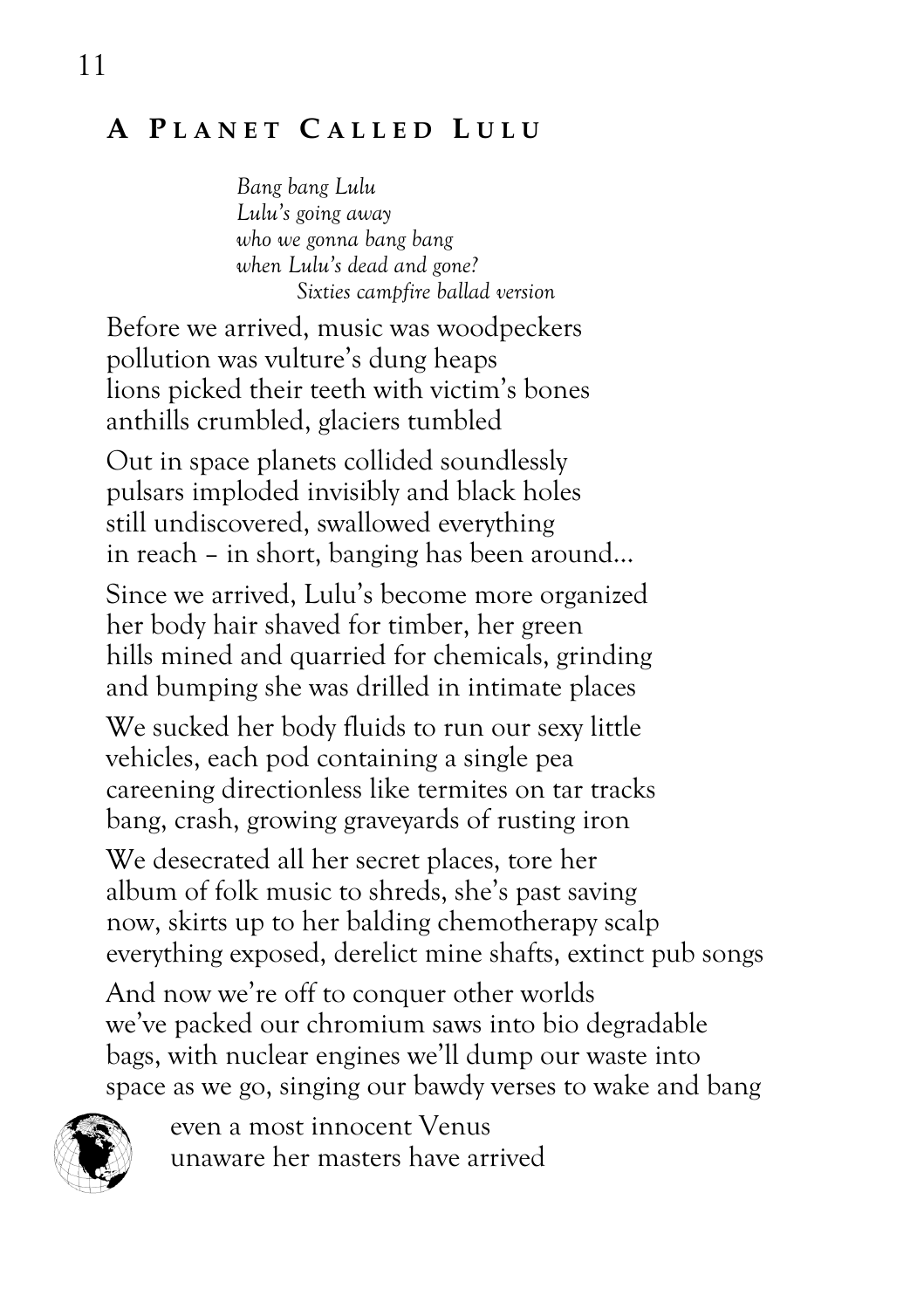# **P AINTING B Y N UMBERS**

stretched out inside its frame a naked canvas map thin almost invisible lines delineate its continents, islands and seas with numbers where the colors go

strewn across a table wooden blocks hiding faces significance downturned waiting to be the ones selected and blanks to fill the missing links

shimmering under glass silken ladders twist around themselves rungs where angels ascend speak across spaces where emptiness holds

secrets of all that Noah packed into his ark

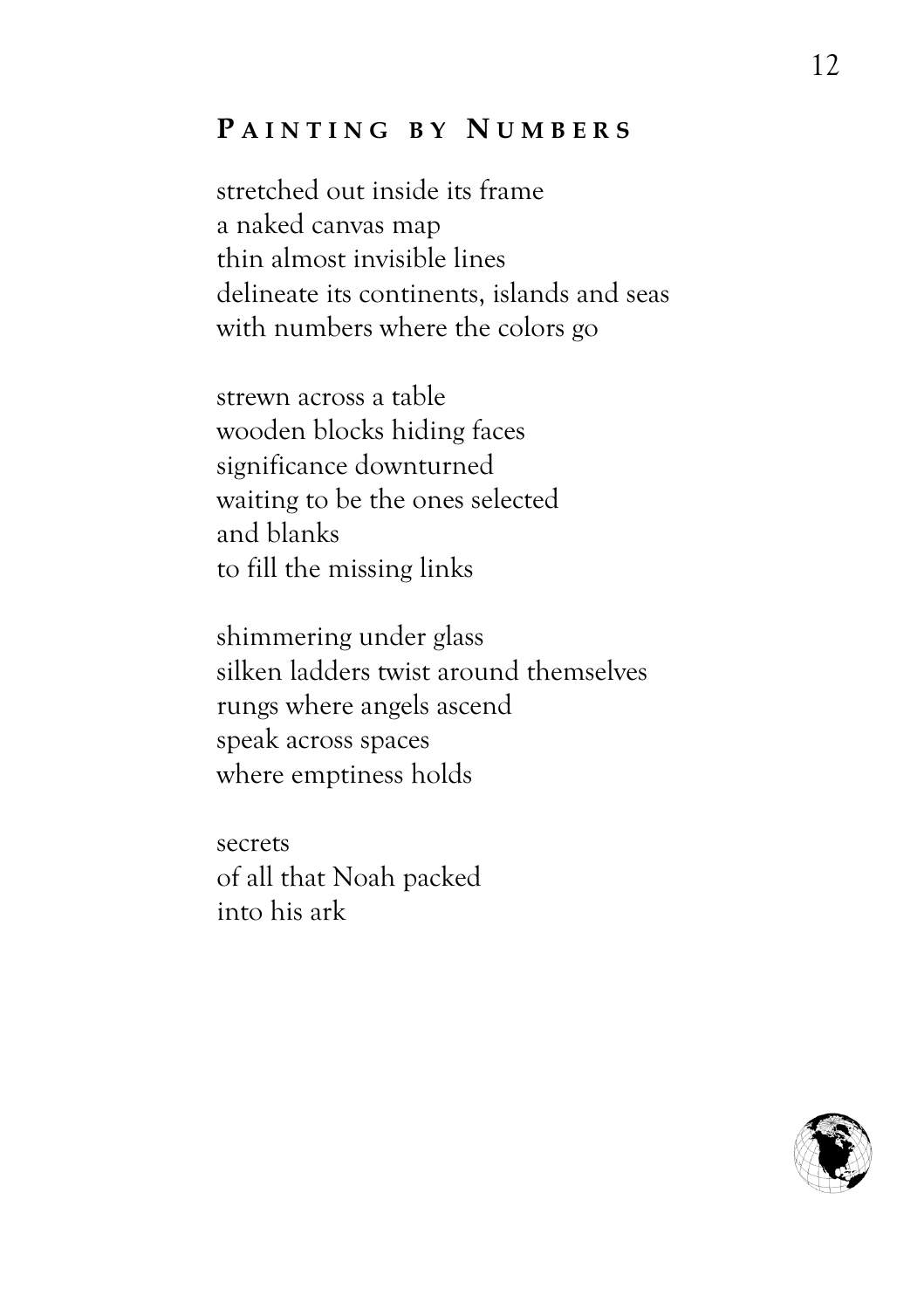# **P OST A QUARIUS R EALITY**

Skinny as a telephone pole with a blip somewhere in its middle, I think woodpecker but coming closer, spaghetti moving on six-inch high heels and an incongruous teenage pregnancy

You're swinging home from school with your friends satchel-backed chorusing something from the pop charts as if nothing unusual has happened

You tell me when I inquire that he, motorcyclist lover, traveling at a neck breaking one forty had an unforeseeable collision with a safety fence and you're going to keep the baby

There's a bright star coming up over the horizon dear neighbor's daughter, one that never sparked in my baroque youth, nor that of your tight-crested class mistress mother

One that Woody Woodpecker could not have imagined if he had hopped into our gleaming facebook universe

Looking around to discover if there's life on other planets or just a hard-beaked reflection of his and our own teenage rebelliousness now only an SMS away

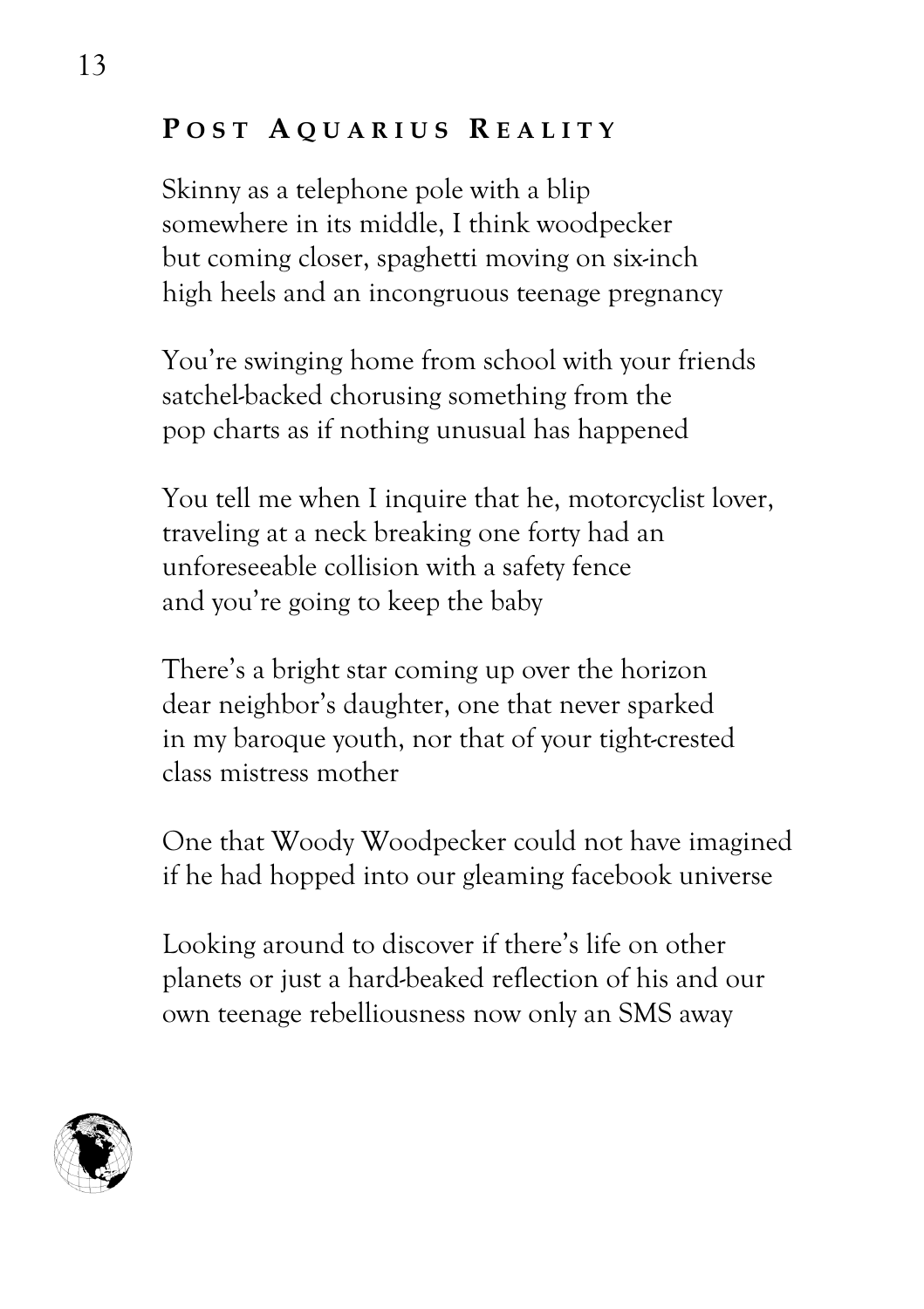# **I T ' S A S MALL W ORLD**

The hand that wrapped the five pound beef cut wrapped the world folded Gaza, Afghanistan, Baghdad inside newsprint of Al Jazeera, Wall Street Journal, Bloomberg, flags unfurled

The man who grills sliced turkey in Geneva is married to a widow from New York and diplomats who've missed their lunch, hoarse voices in Assembly, yellow, fezzed, keffiyeh'd brown and smoking Camels, consume Souvlaki with a plastic fork

They're practicing long speeches, votes, abstentions while car bombs splatter beef blood back at home and in a pause between rhetoric, kneel and genuflect towards a reconstructed dome

The hand that picked the flowers brought to classroom brightened little freedom fighters' day the missile that exploded killing dozens was manufactured just across the way

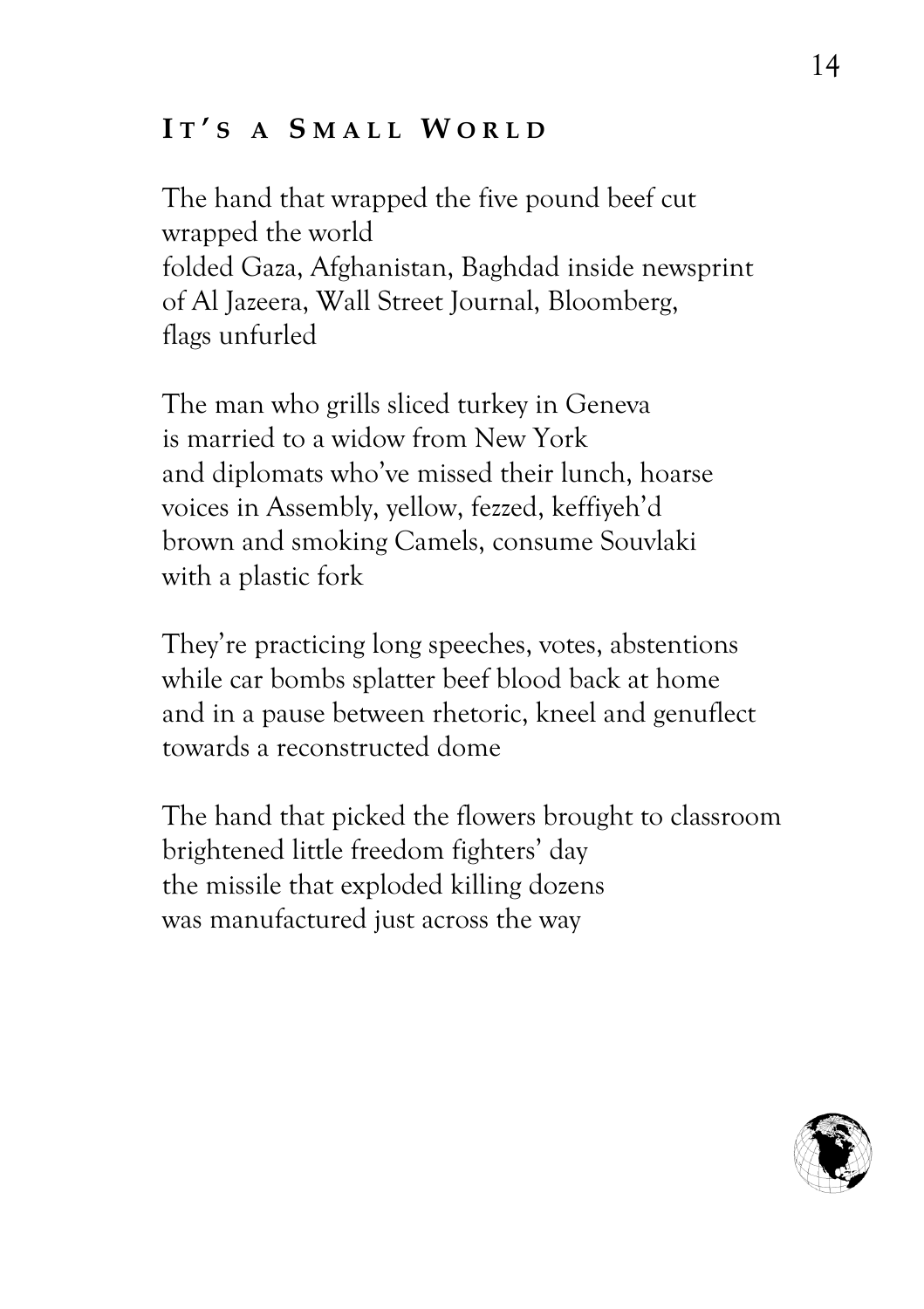# **P ARK B ENCH H ERO**

Give me a black bottomed fry pan give me an unplastered wall dirt underneath my fingernails with a spittoon in the hall

Clothes from a Goodwill on Main Street roll my own smokes with a lick words from last year's Reader's Digest second hand boots for my feet

Civilization's a bummer news is for kindling my fire give me a slut and a bottle and a corner to quench our desire

But I'll tell you just this for the asking I don't have no curse in my heart I don't pack a gun in my holster don't covet what I haven't got

In the long run we're all bodies wasting as our souls march to higher estates worms won't care if it's me that they're tasting or Lincoln, Bob Dylan, Bill Gates

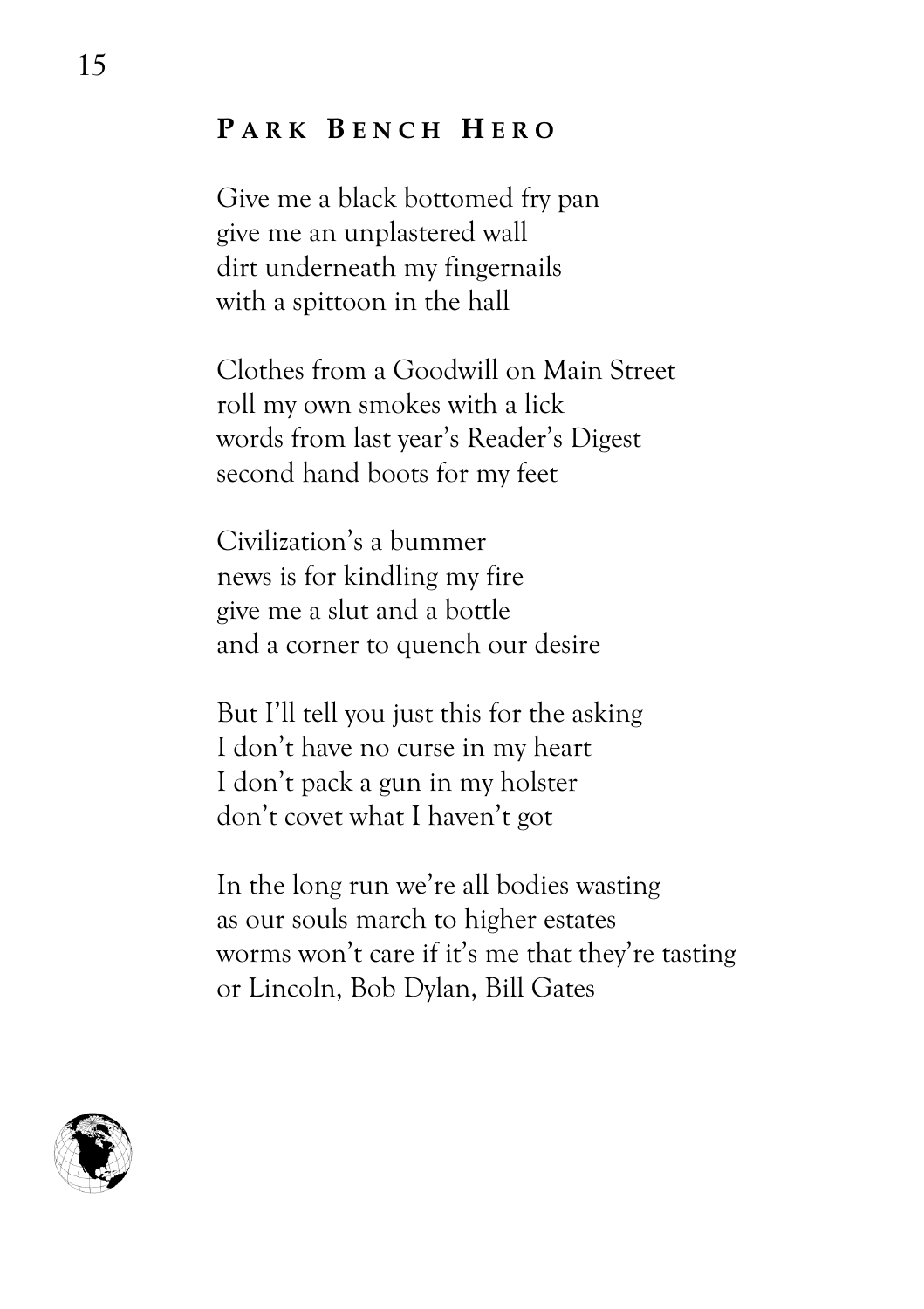# **C LEAN N E W W ORLD**

On screen, a Japanese scientist beautiful in humbleness is demonstrating his invention

An appliance into which he throws plastic garbage bags, bottles, packaging; he presses a button after a few minutes a stream of converted oil, petroleum or kerosene flows from a pipe into a beaker

Now he's showing his machine small enough for any kitchen table to children in other countries explaining how it may be used to clean the world recycling heaps of clutter back to their original constituents

And I wonder if in some moment of brilliant ingenuity someone could possibly create a similar device which might recycle metropolitan sprawl poverty, overpopulation child abuse, drug dealing back into two naked lovers reclining under apple trees in a sun filled garden

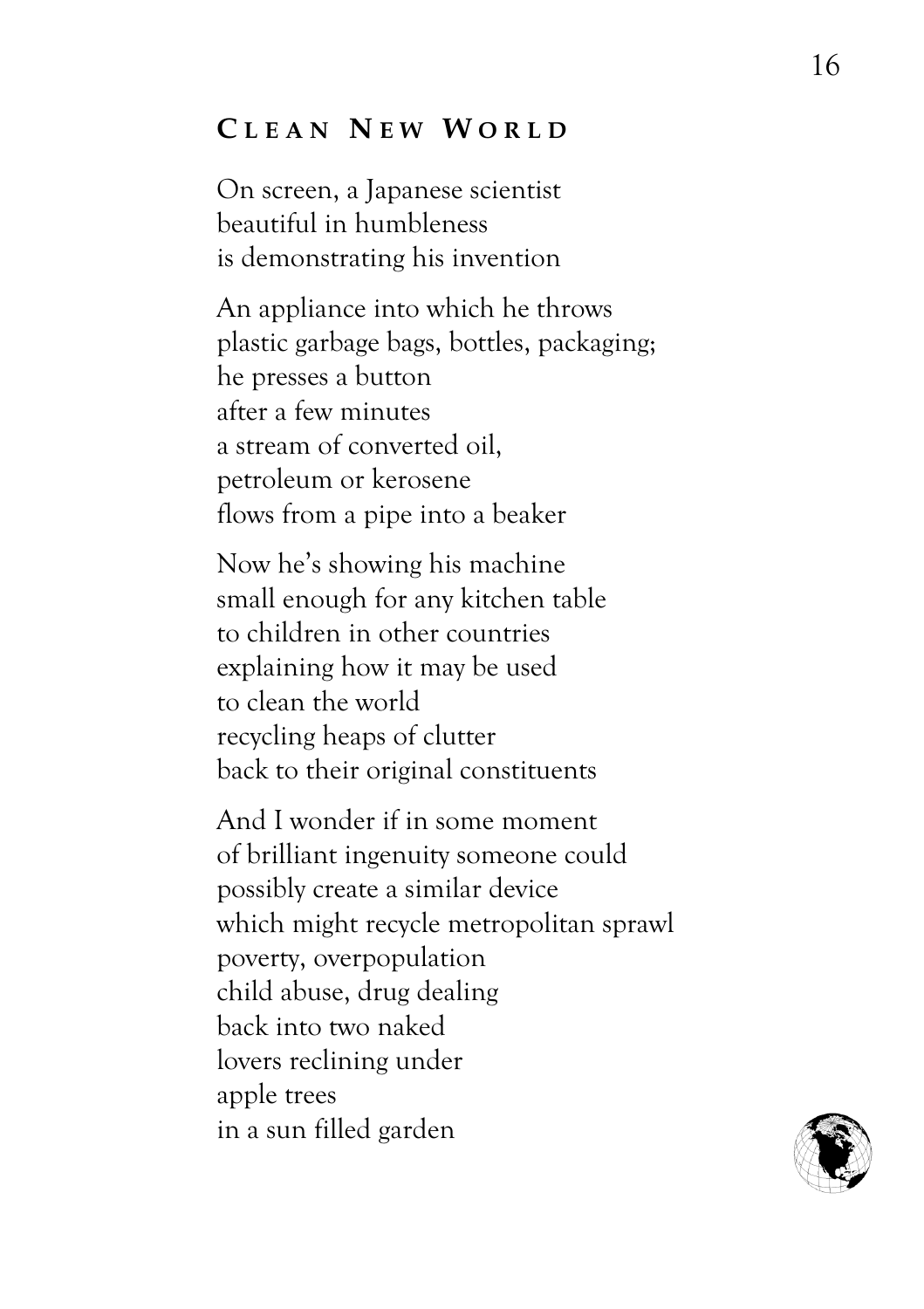#### **M ISSILE**

I'm boiling. A speck of spittle, undigested. Blood I never owned was spilled. I'm ballistic. Dream of infidelity and revenge. Traitors lurk in my bedroom. Wear my clothes. Eat beside me at my table. Indigestible words, mirror consonants. Streets all lead to dumps, while in their top storey aerie, prehistoric raptors write manuscripts on leather torn from victims' backs. But I can see through all this subterfuge. Sense you there behind the scenes, twisting knobs, your lacquered fingernails tapping messages disguised as charms. I'm armor and made of swiftest lead. Impenetrable. I'm nuclear, a bunker buster. My crosshairs centered one inch above your nose. Listen to me once, my final warning. Look up at me, bare your desire. Whisper counterfeit love letters in my eyes. I'll buy them. Weapons cast aside. I'll lay my carpet at your feet. Disgusting world. I love you.

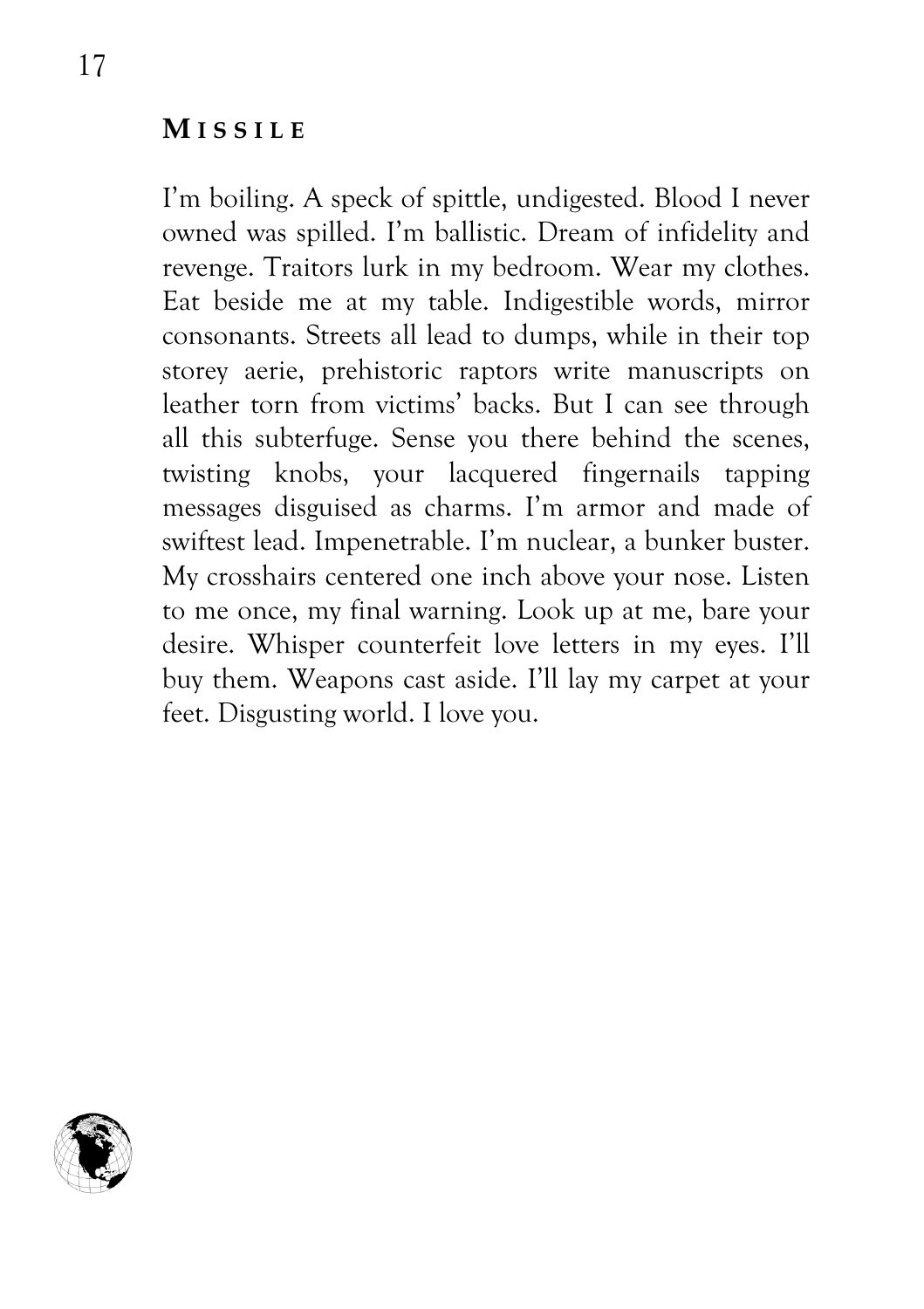# **D ARK O PERA**

#### *Baritone:*

Squat teats across horizon's breast appear cylindrical and dark malignancies, Jurassic beasts like fungus growths on Noah's ark

#### *Chorus:*

The visitors are here, are here the visitors are here they've traveled far from distant stars these judges ranged behind the bar to give their verdict whether we are guilty as charged (or worse by far)

#### *Tenor:*

Slugs, snails beside the water's melt agleam of sulfur and of pitch from Betelgeuse, Orion's Belt here scarecrow alien, there a witch

#### *Chorus:*

The jury has gone out, gone out all eyes and ears and pods soon verdict comes, alas so soon as vampire clouds obscure the moon they shuffle in, anonymous "Guilty as charged" - unanimous

> *Soprano:*  Oh Sodom. How you would rejoice for only one dissenting voice

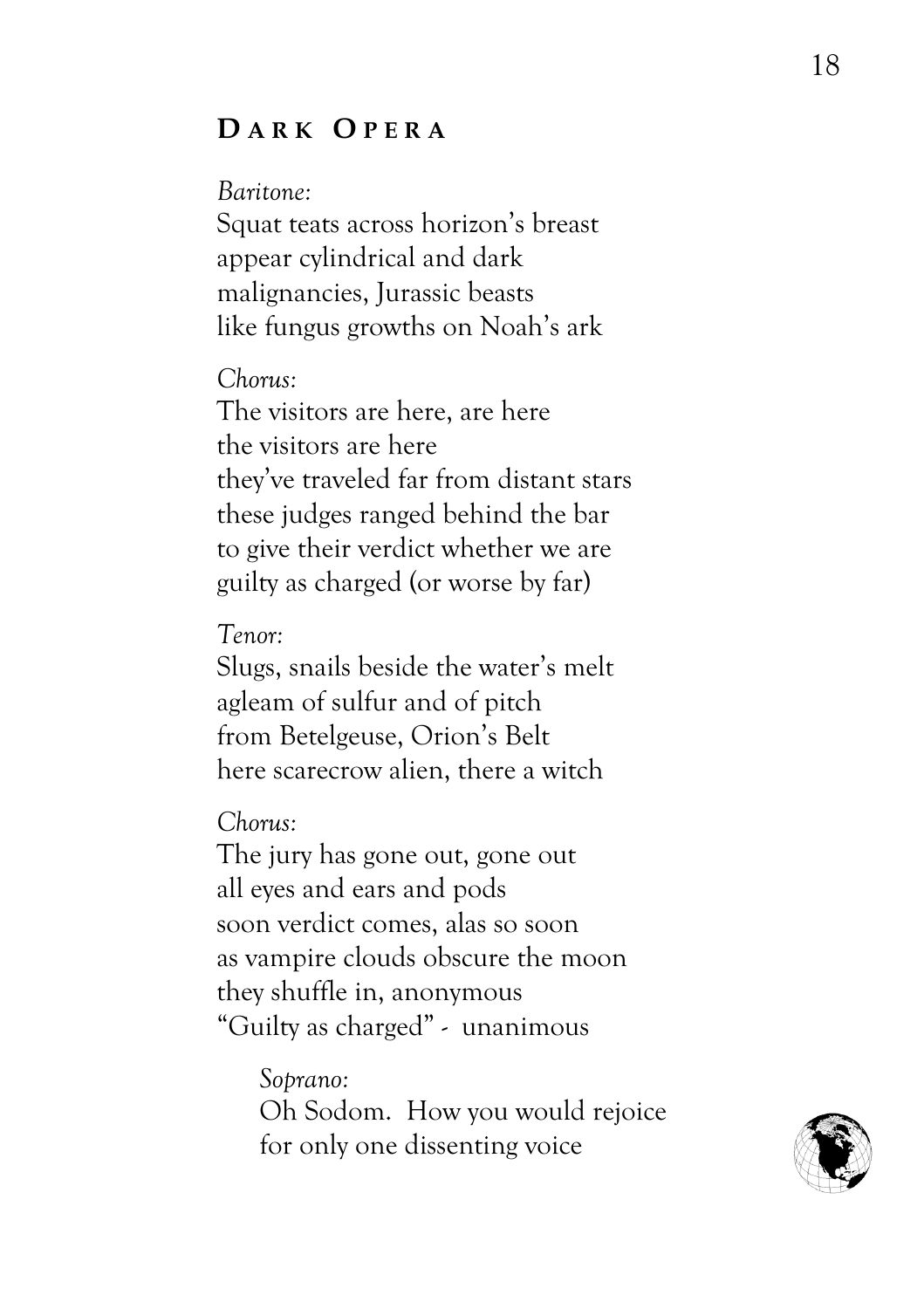#### **L ONER**

A hermit crab in some abandoned den might scoff at our attempts to build our nests on top of one another, so that when we want to go to bed we need to press a button marked sixth floor or number ten then wait for several neighbors to egress

What if the sand caves in he might inquire or if a mollusk claims your home is his? What use then all your lofty spires your elevator shafts that hum and whiz? He'd say that in a flood, a storm or fire a rented shell's superior to this

But safety and locality aside perhaps he'd stress the lonely way of life his strong desire to bolt the crowd and hide far from those bumping shoulders, constant strife after all the beach is long and wide and every one's a hermit deep inside

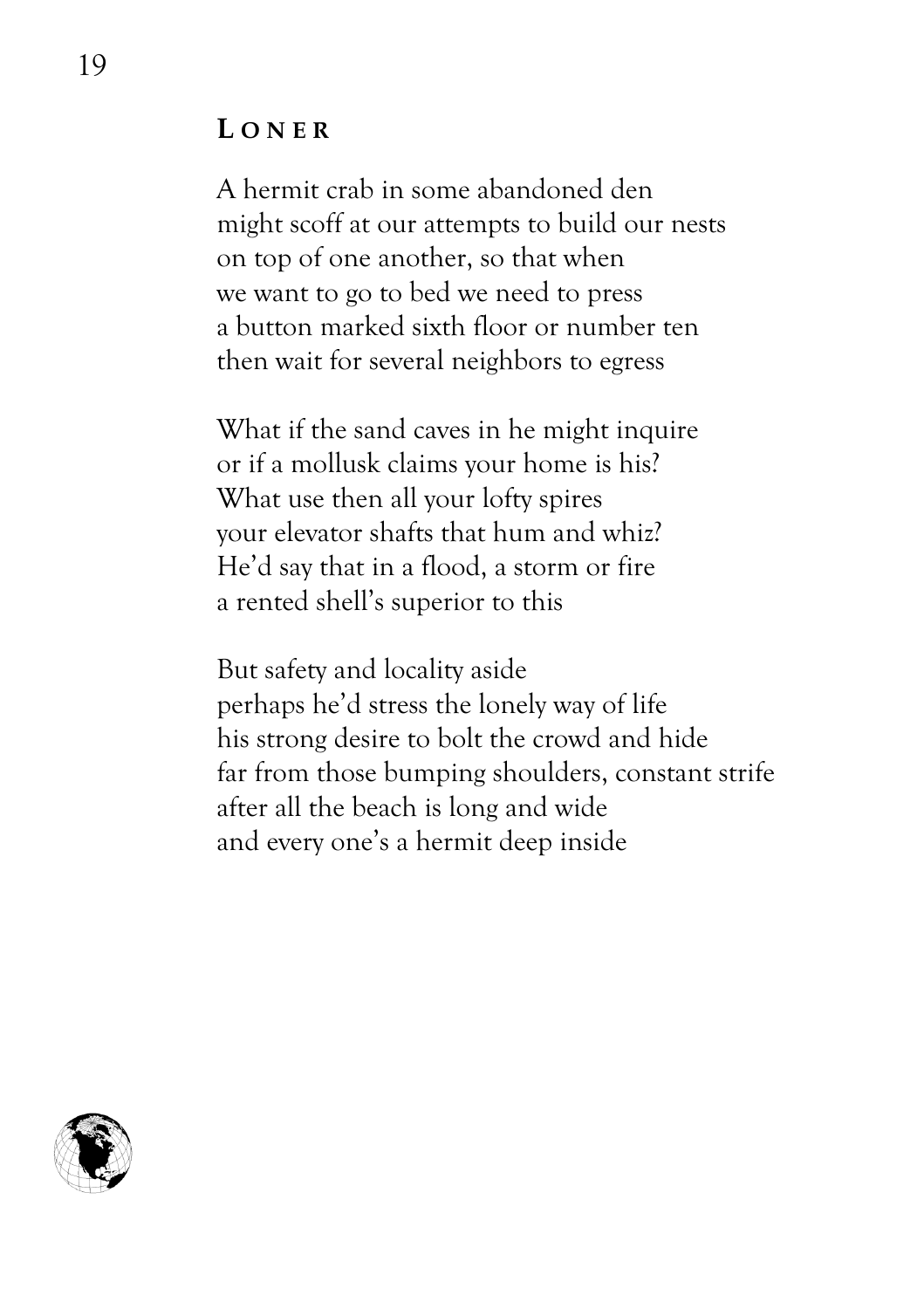# **C LAY**

As water is forced between squeezed fingers so is clay. Wet, grey, clammy, collapsed from wedging. You press fingers together to contain it, prevent from escaping but it squirms out between tight molecules.

Outside wind rises. Here drought withers all, dead waterfall now merely a slash of bleached rock bisecting dark ravine, a pale tongue of salt, reflections on walls tell of storms, floods, mudslides on the other side. Clenched fingers. You dream of dog's teeth.

Clay. The animal is bear-sized, off white. Your fingers lock into its teeth, hold jaws apart from snapping. Muscles strain, spine and shoulders dragging teeth apart. How much longer? Animal stench. Porous or oily? Why clay, why you? Only a question of time before all strength departs.

Slow. You watch clay escape between your digits. Oil turns to rock, hardens to teeth. One side chalk the other liquid between the stars. You solidify. Ursa Major spread across the sky from point to point. Wheel spins between your outstretched fingers. Wild animal hunting across your night.

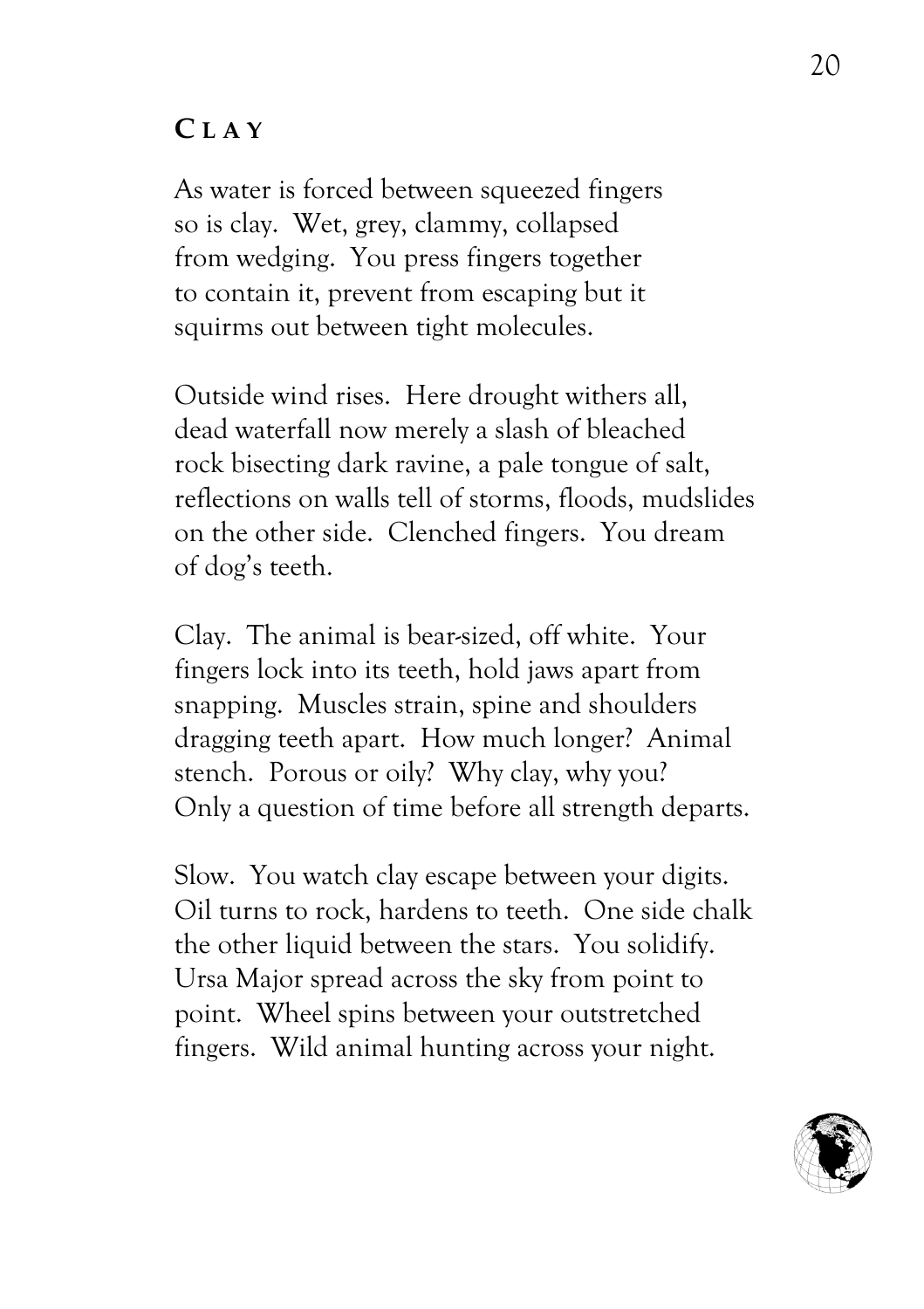## **S U N M A N , M OON W OMAN**

Half of him is radioactive. the other porous clay. He rises, shattering day with sparks, healing, ravaging as one. Fifteen thousand victims die of him but lepers are cured. When his symphony is over, he sinks into forgetfulness. Somewhere behind a dark curtain he preaches omnipotence to cowering masses. He laughs at floods and earthquakes, throws stalactites down mineshafts and when angered his fires blister mountains into glass.

Nothing calms him, nothing, nothing. But when he pauses to catch his breath, his bride's a lady. Pale as lace, gowned in soft smiles, she's therapy and lover to his ire. And though he rants and storms, threatens to consume her with his rage, she hears him not. Her fingers cool as milk trace maps of melting snow across the scars of places that he's seldom touched. His anger turns to liquid in her soft embrace.

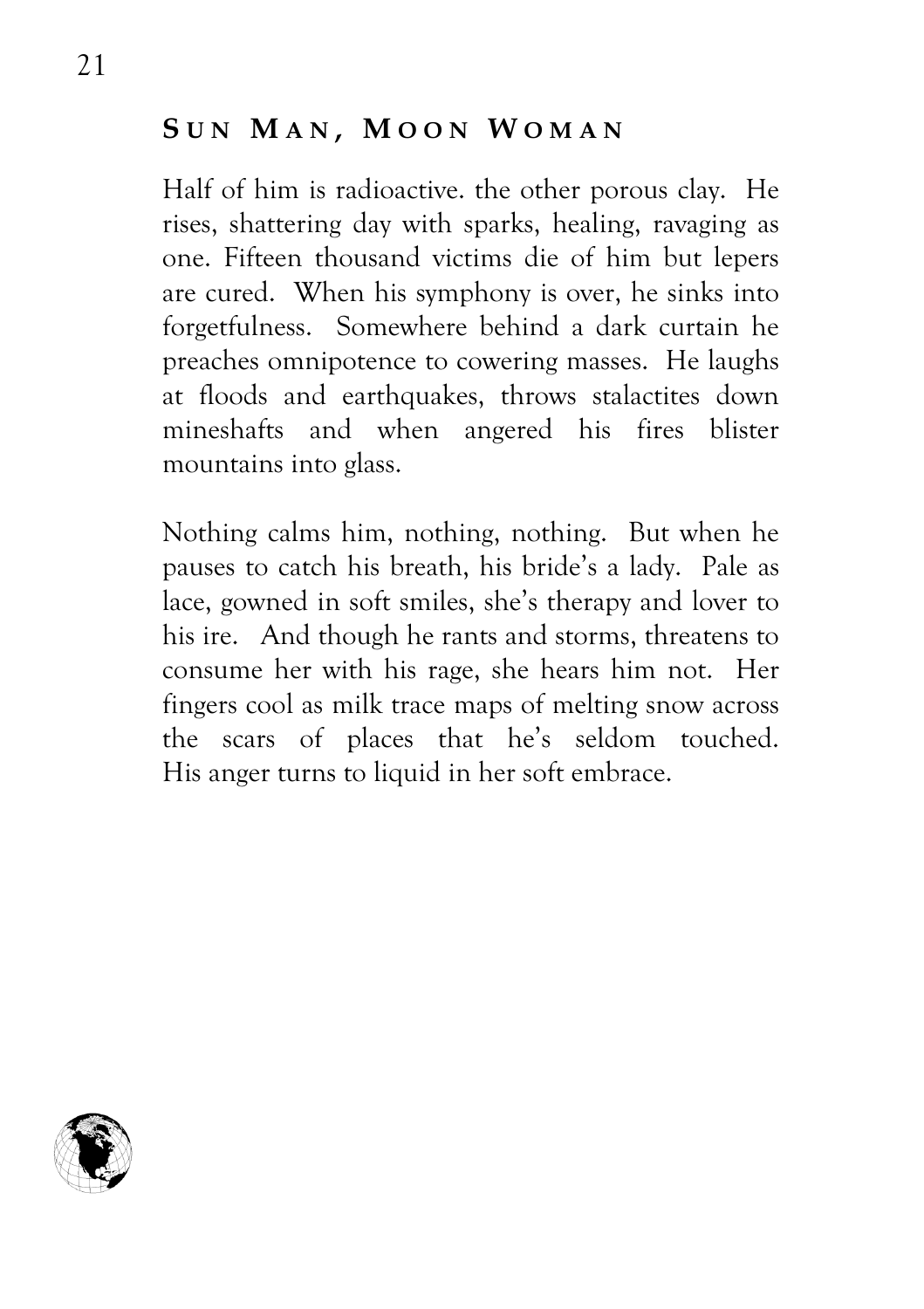## **C HOPIN , N OCTURNE I N C SHARP MINOR O P . POSTH .**

Imagine a darkening city, tired from blood shedding wasting at the sleeves a tired angel

A Chopin nocturne is playing over the rooftops as we remember, explosions, car bombs, burning, incendiary music, but it's not Rome

And perhaps this is a more appropriate way, soft sad fingers across the skyline nocturne fingers touching silhouettes of buildings one by one turning the lights off

Maybe it is an angel, you know the one I mean, playing this nocturne across an emptying cityscape the last ghost watching from a rooftop as the lights go out

From broken window panes in a city without ears yet somehow, still with a posthumous echo

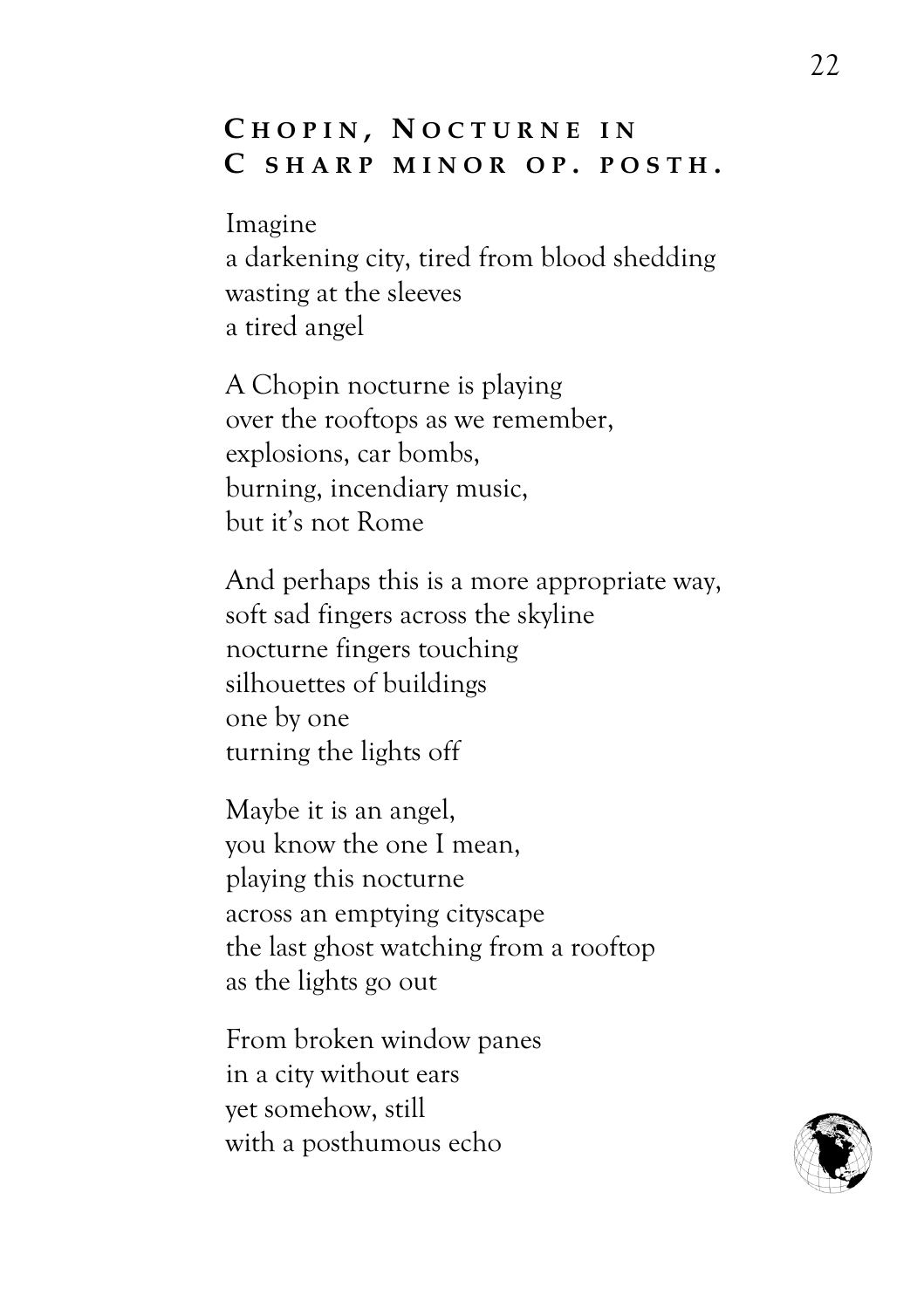## **I LLUSIONS**

Sections leading into sections — and stairs Angels riding escalators — in pairs Ladders disappear down adders Spiders dangling right beside us Penguins holding hands on landings White bears

Chess boards, monarchs in distress boards — blocked pawns Crosswords filled with ancient dross words — and yawns Clock ticks, disappearing box tricks Street plans, rainbow's incomplete bands Questions leading into questions Dense thorns

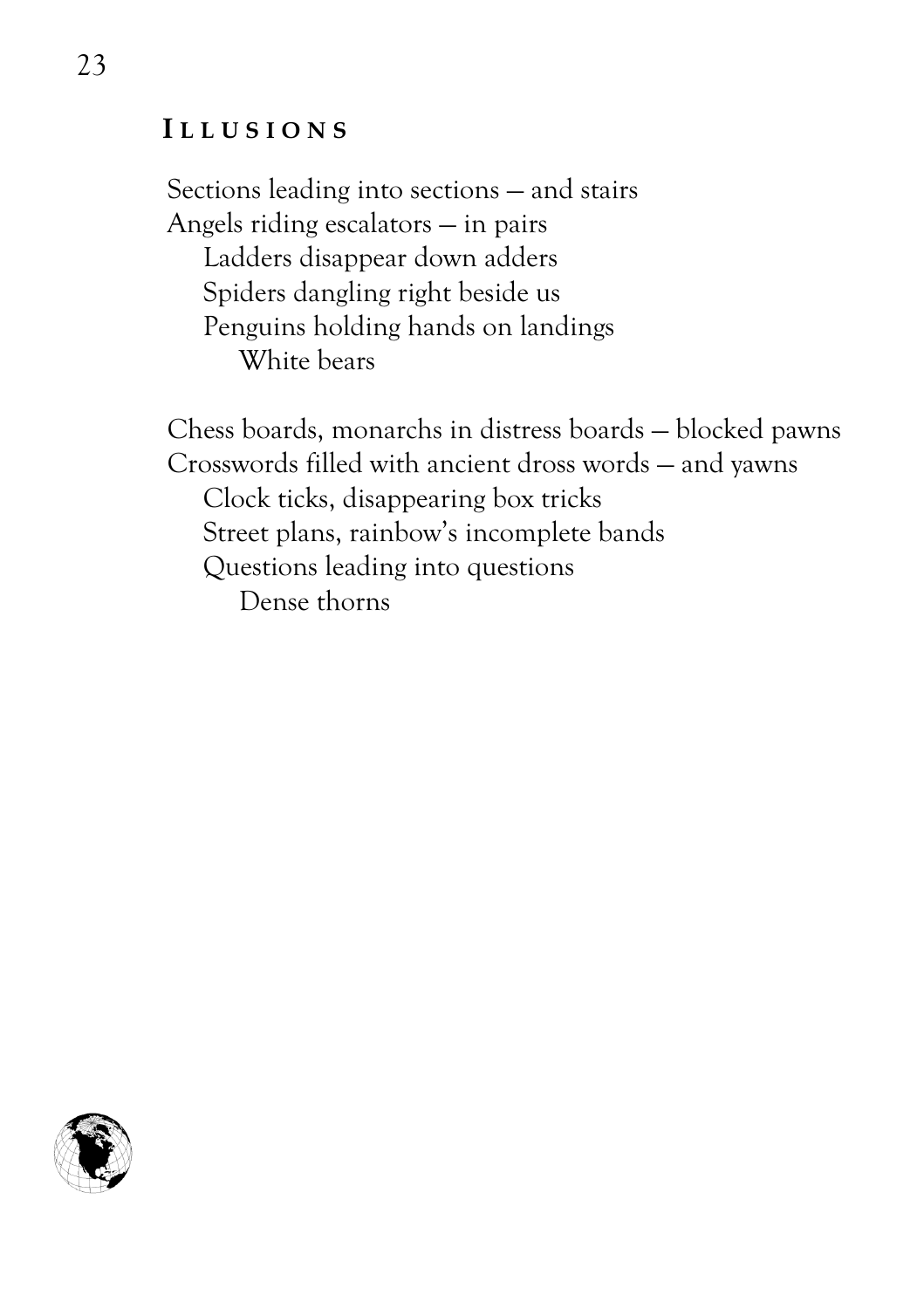## **M A N S PLASHED O N A S PINNING B ACKGROUND**

Take a leap into the pupil of a salamander's eye into the great red spot on Jupiter a whirlpool, a laser a potter's wheel, a stalactite see things change with your perspective so different from how you imagined, the view from a carousel painting familiar objects into spectral bands your hands pressing into the clay of your wobbling mid section then suddenly you are head-over-heels in multi-hued vertigo you scream out – Stop! frozen at twenty seven minutes past eleven, locked into this immobile watch spring at absolute zero, your fingertips flung outstretched against the furthest receding drops of light a snowflake, eternally akimbo

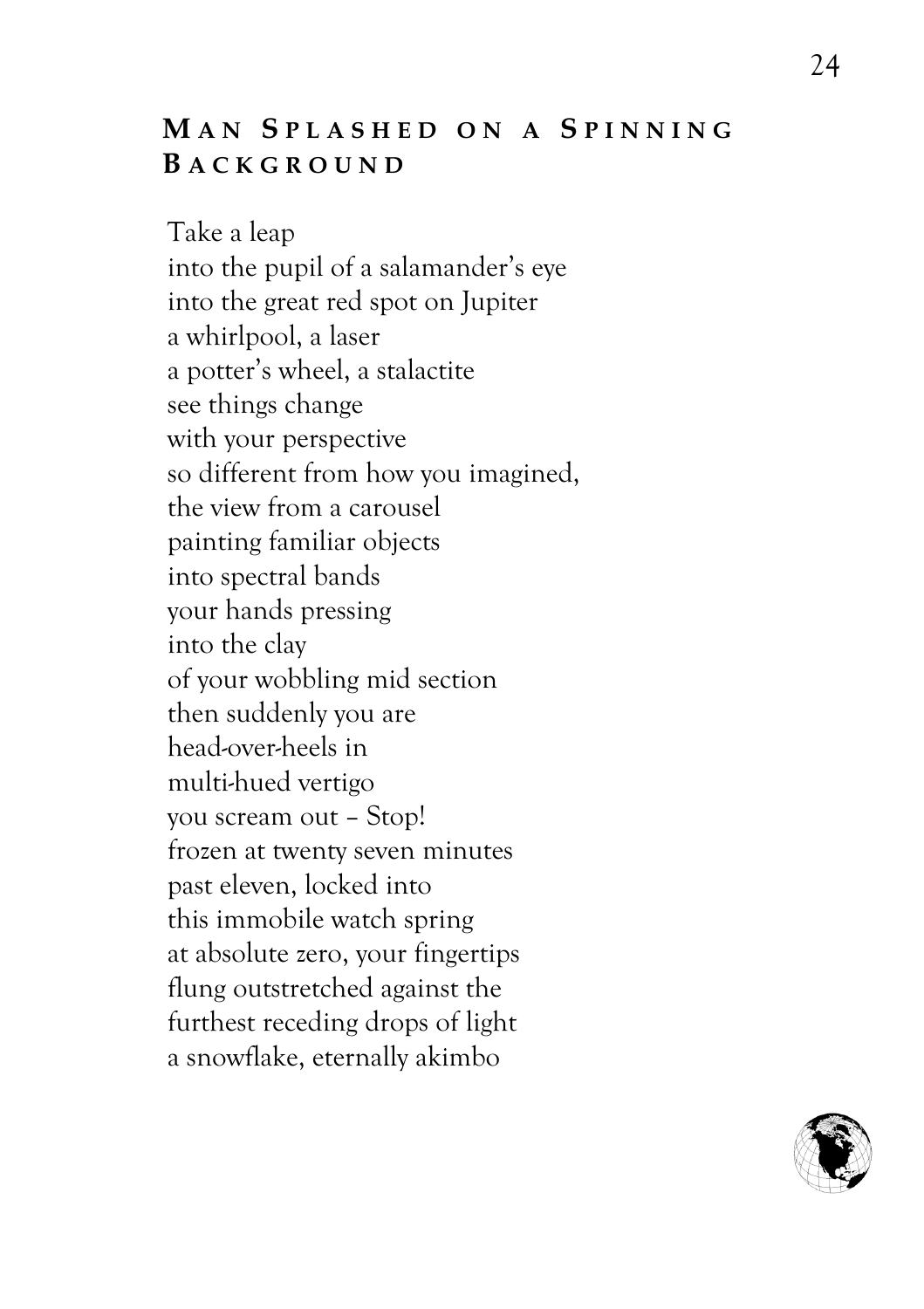# **N URSERY R HYME W ORLD**

At first it all seems ridiculous impossibilities hopscotching over each other cow over moon, birds baked in pies toeless pobbles falling down skies but after a while you accept it and laugh

Later, you look outwards to places where light accelerates into silence stars fall into black holes comets rehearse anniversaries of dance routines universes wrinkle into non-existence

Or inwards, into your increasingly unpredictable jungle, playground of surgeons and shrinks moving aside wrinkled universes cutting away black holes, plummeting you in and out of patch-job dance routines

Until in the end, you fall head over heels, toeless as a pobble, into that waiting place where unknown blackbirds jump over each other baked or nose-pecking as pies in the sky

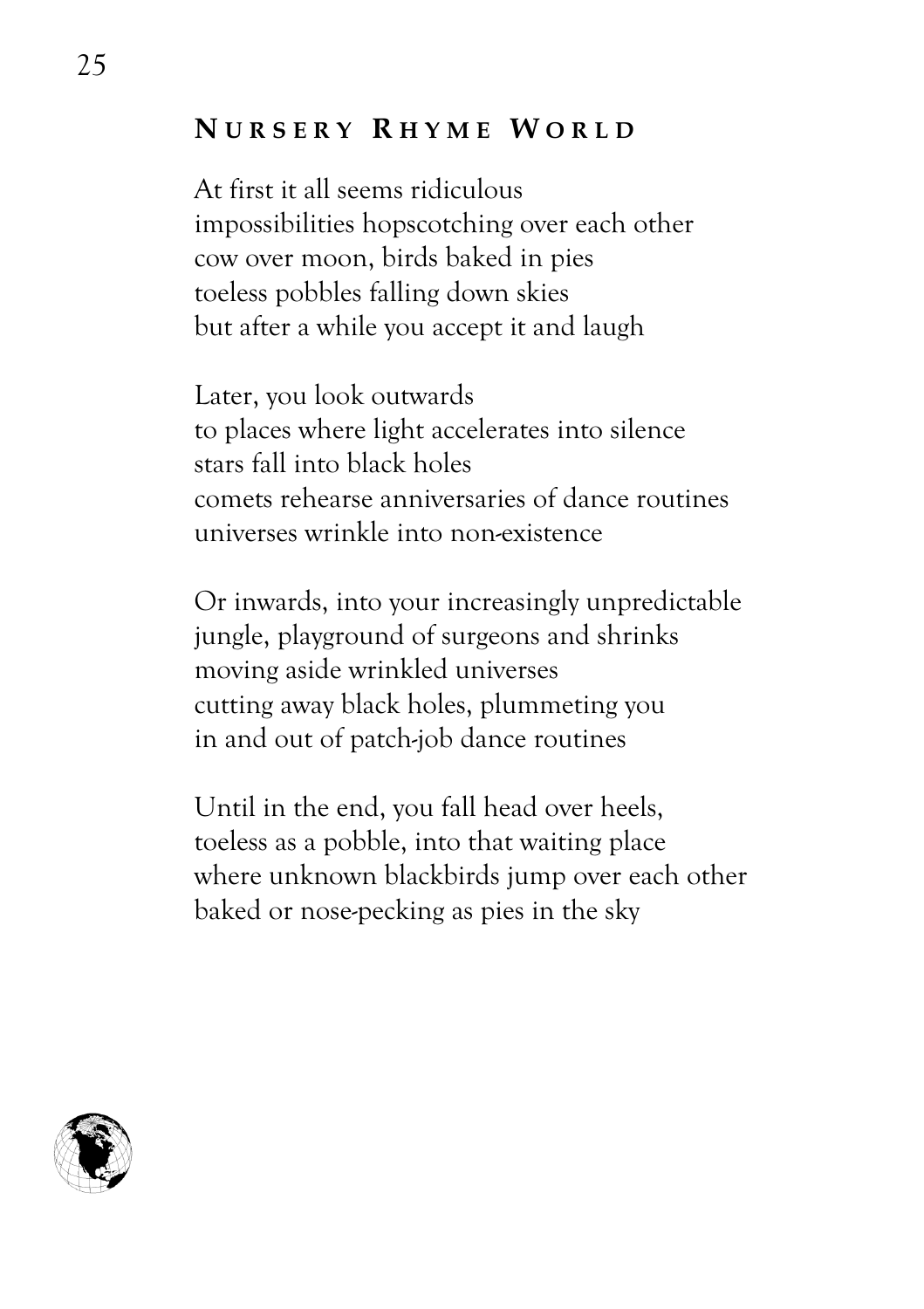# **C A T S LOWING T O V ANISHING P OINT**

At a convergence of stairs our aging cat (an Escher spirit) motionless and gray sits staring at his water bowl intent on some inner reflection a gentle-pawed daughter of Elysium? perhaps some feline narcissism? he sits, a mewless truncated statue alone inside his silent wilderness.

We count the hours his frozen highness rests, has rested, may yet rest on, resurrecting possibly some hidden clump of high grass, fangs, blood, hunger poised as stone to pounce a sparrow pecking seeds.

We pass by. Not far away our bathroom mirror stares blankly back, counting its own approaching disappearance. Outside our statue stirs on cue, softs into an elderly lope down to the kitchen.

Even condemned prisoners must eat.

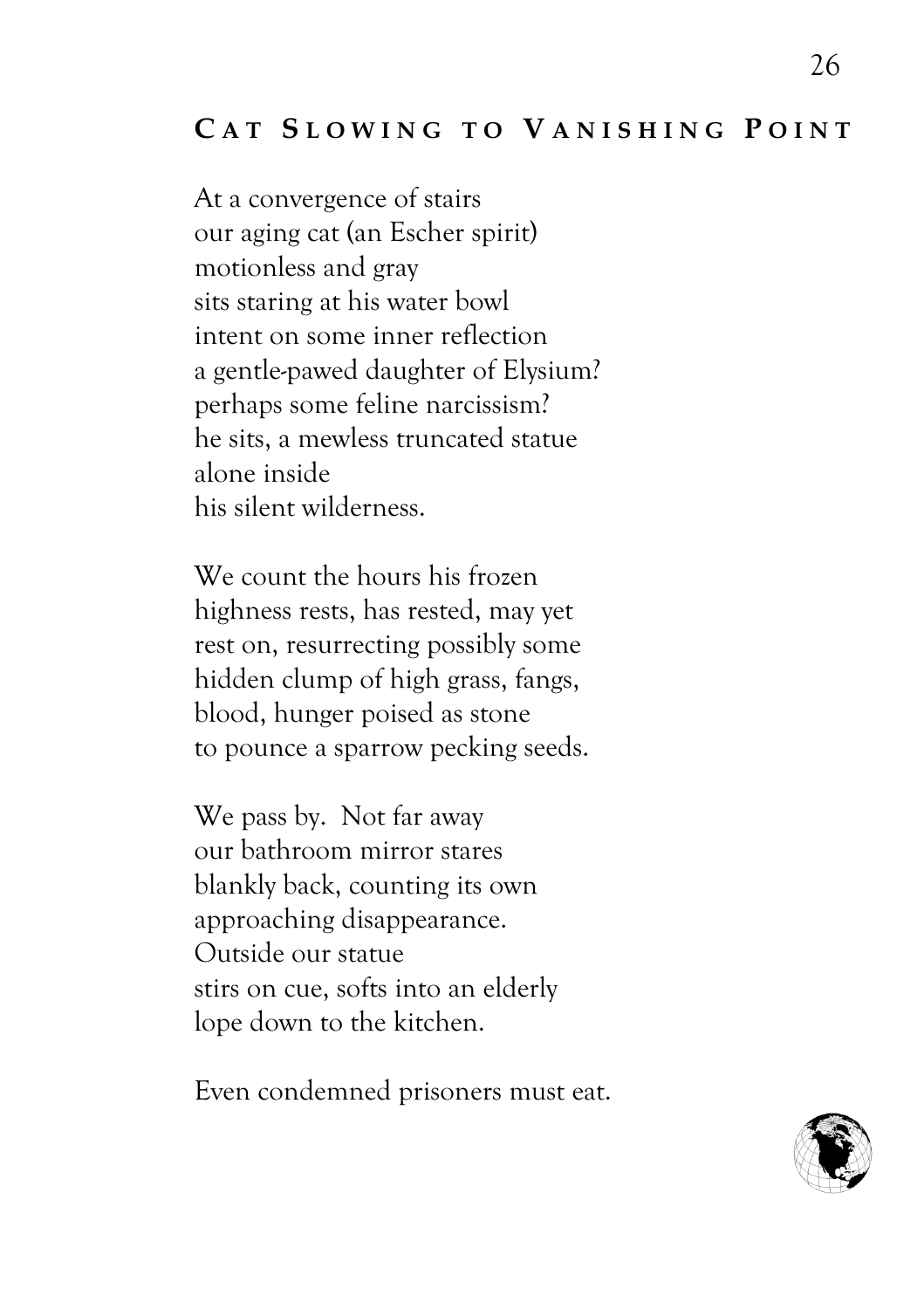# **F LOODS A GAIN**

He was sleeping in his bed when the waters rose. She was fastening her sandals when the waters came. They were preparing some rice when the waters rushed.

In a storm of mud and anger the waters roared. Stream now river. Field now river. Path now river. Road now river. World now river.

Two rivers. Everything two rivers. Rising by this door. Rushing past this window. Roaring by these walls. Island house! Horizon house. Rushing water house.

Everywhere a rushing roaring water wreckage river.

Two children in their nightgowns on a rooftop waving sheets into the rushing roaring waters. Spots on a helicopter's map. Time for a commercial, a cartoon. The Dow is down. Weather partly cloudy. Bacon sizzling in the pan. School bus chugging down the road.

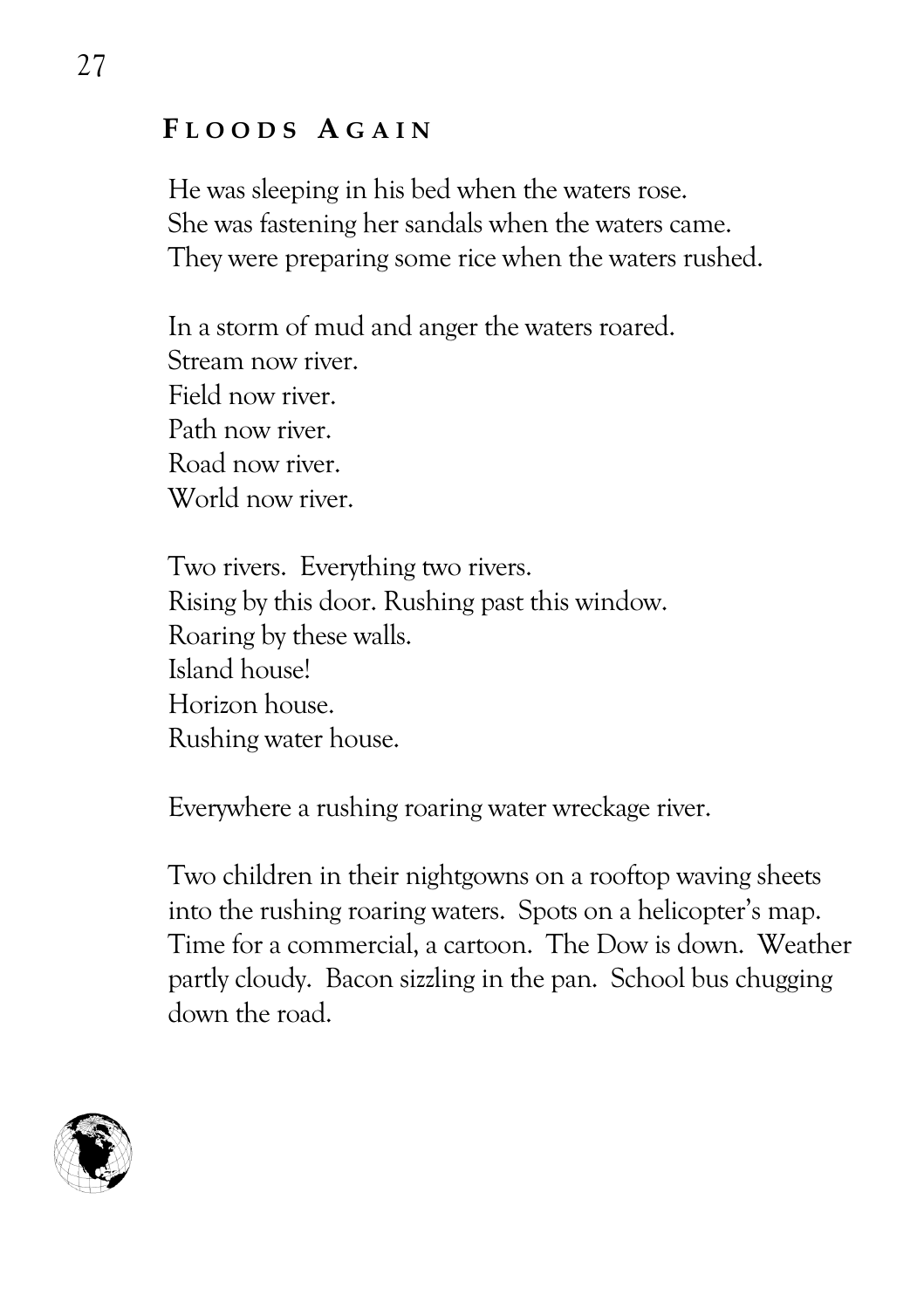## **P RECIOUS B UBBLE**

carrying its cargo of creatures and creations up-line, temperature rising notch by notch towards the red line of no return

capsule camera traveling down history of this one-eyed planet now lodged in a blocked artery pressure building towards a choice of terminal events

in the tavern it's after midnight but the last drunk patrons refuse to go home, lean on each other, tankards dripping battle songs and invective until one by one the lights go out and the air is replaced with vacuum and the absolute zero of space

out there are millions of histories that never were, perhaps only one drowning in its own blood still gasping a chorus 'we are the champions of the world'

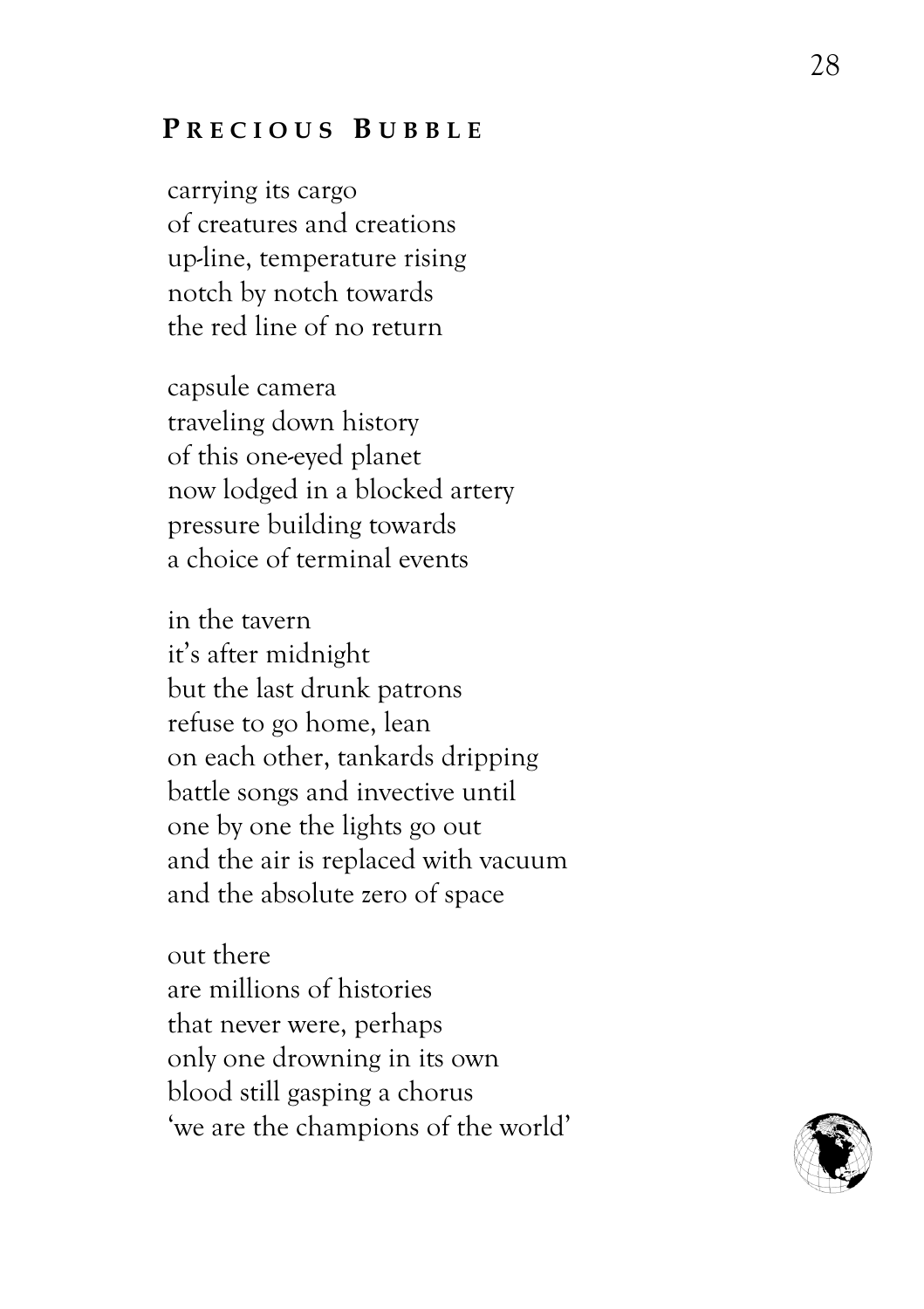# **S TRAW E CHO**

I thank you mister straw man thank you, bones shivering in temporary skin. I thank you mister scarecrow, knee deep in rows thinking your straw thoughts that nobody knows about grayness of weather, time running too thin your empty eye hollows, your twig of a nose.

I thank you ant armies thank you, carrying us away, straw by straw twig by twig, leaf by leaf, we whom wind has blown across the floor of some dust-blown field, not to re-assemble us, what for? After all we were men of straw, yet perhaps for some insect bed or nest where underground generations might be impressed.

So here's thanks to you my scarecrow friend wandering the streets, bars closed, night too young to end dreaming of wind-gray fields of pickings and crows like burnt out cigarettes, dried coffee stains and handkerchiefs with holes that sneeze into the wind.

If all striving leads underground, all thoughts made of straw why do your hollow verses echo as I cry, no beg, for more

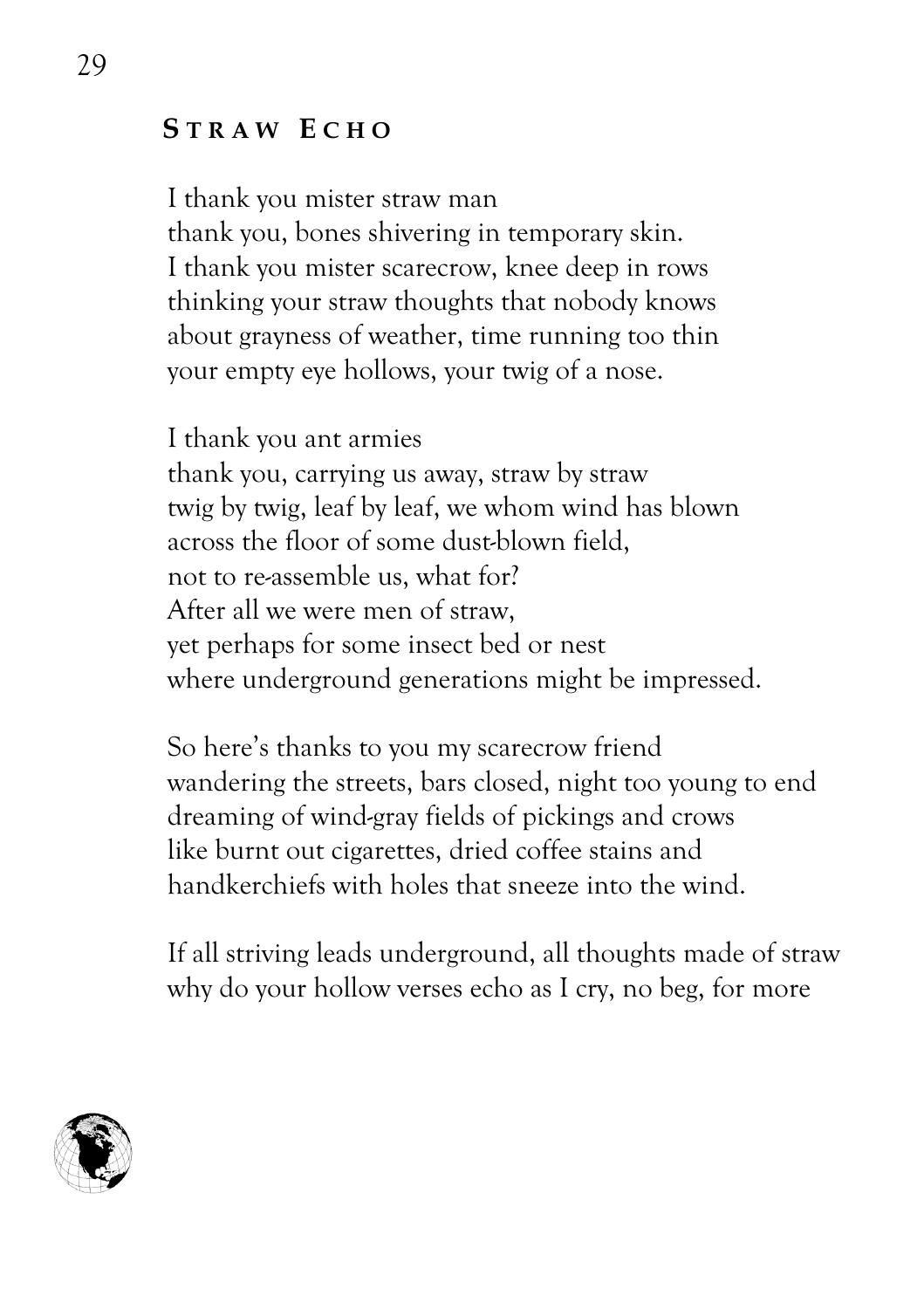# **T HOUGHTS O N F INDING A N O L D S HELL**

Fossil lodged somewhere in frozen whorls of rock ancient ocean creature sleeping through the zoics like a secret in a watch spring

Uncoiled I hold you in my hand lift you to my ear attempt to listen to your whisper, echo from the library of geologic time

Silence like all the largest questions unblinking in their cabinets of glass I wonder too, where stills the impulse poet, artist, symphonist, scientist, librettist

Endless fragments of the puzzle languishing on shelves

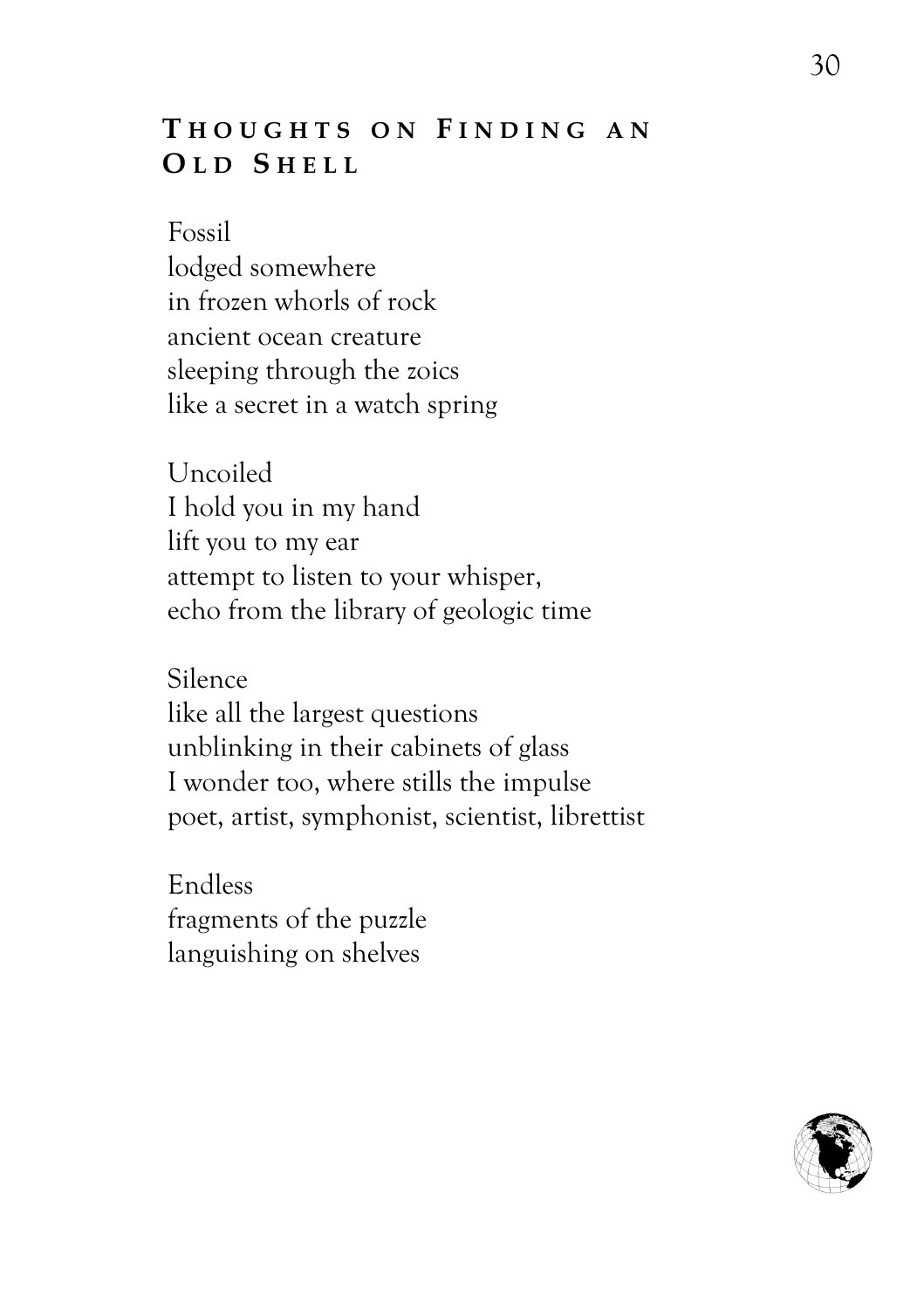## **T OIL**

Bequeathed from earliest days its ethic stitched into our skin painful at times when it restricts the lissome, commanding rise and be about it; hammer carry, sow, forge, clash of smithy's anvil, clatter of loom, rasp of lathe spinning shavings, hoe, broom, udders heavy to be milked, eggs to be collected: commanding, commanding.

Free after dark, into our dream hours we fly as kites, dipping, soaring, straining against the leash until oh joy, it snaps and away we bound exuberant, unrestrained, looping the loop, higher, higher than trees, birds, landscapes, muscling for stratosphere, until unannounced, wind drops and spiraling, dismal as a detached comet's tail we end up in a tree, torn, smashed, twisted relics.

Oh mother! Oh master, teacher, gather us in your arms, graft patches on our skin, unravel us, crunch us to brittle powder, reconstitute us as stones threshing wheat, as branches plucked and stripped, sharp as daggers, fashioned into lobster cages; through pain, through compliance. Bind us to your will.

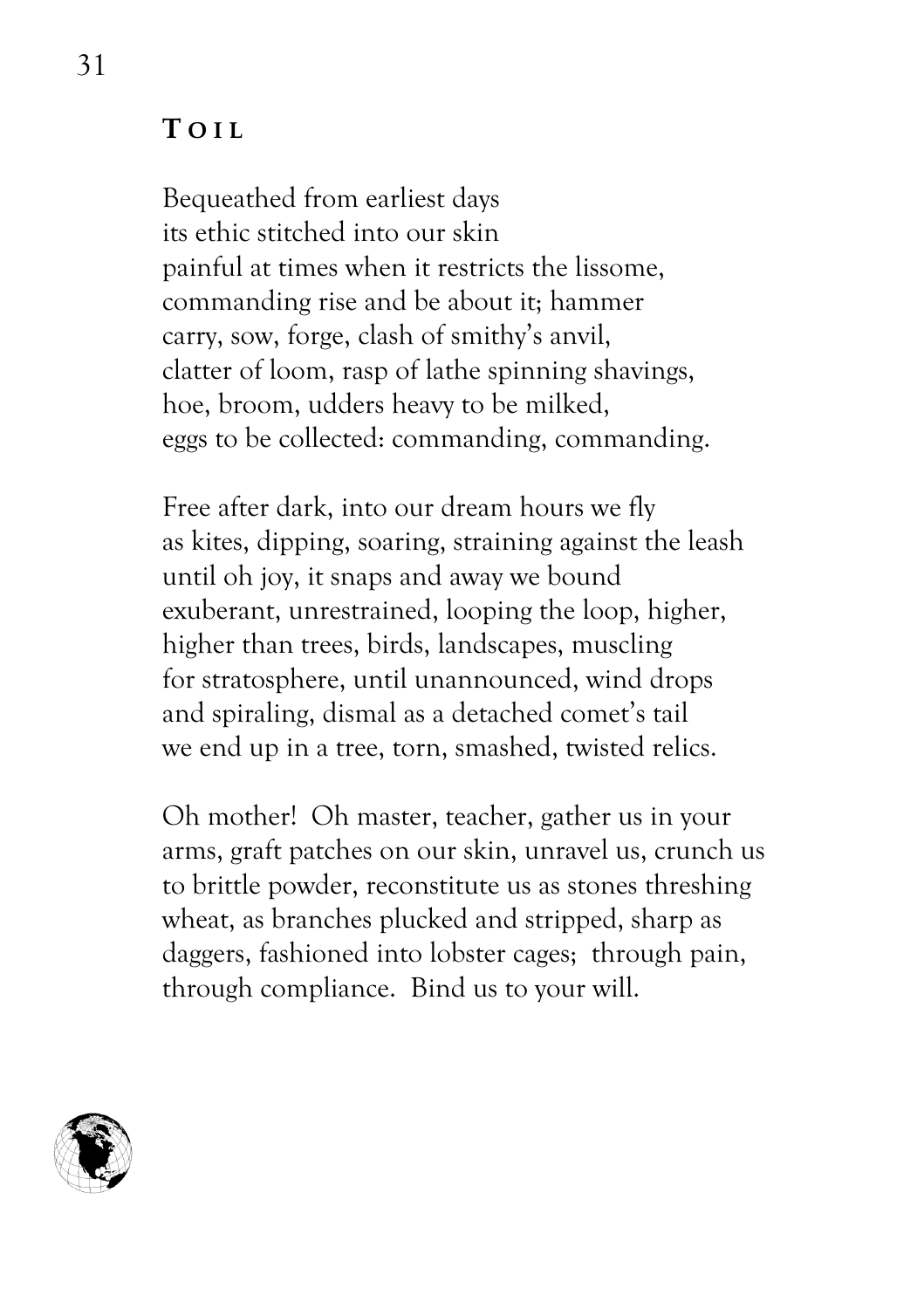# **L EONARDO ' S W ITCH**

She came to him in a dream all broomsticked, hair flying, bat wings

It looked more like a rib cage than a flying machine a girdered assembly of bone and feather held together with spittle cement fragile as the embryo of an axiom

He thought of pelican, pterodactyl

Just a little invention of mine, she lisped snapping it apart with candlewick fingers strut by strut falling to the carpet making plinking heaps of quavers and wishbone-like harp music

When she was done it bore no resemblance to anything only perhaps a thrown set of pick up sticks

She looked at him, feline eyes flashing challenge

Now you put it together!

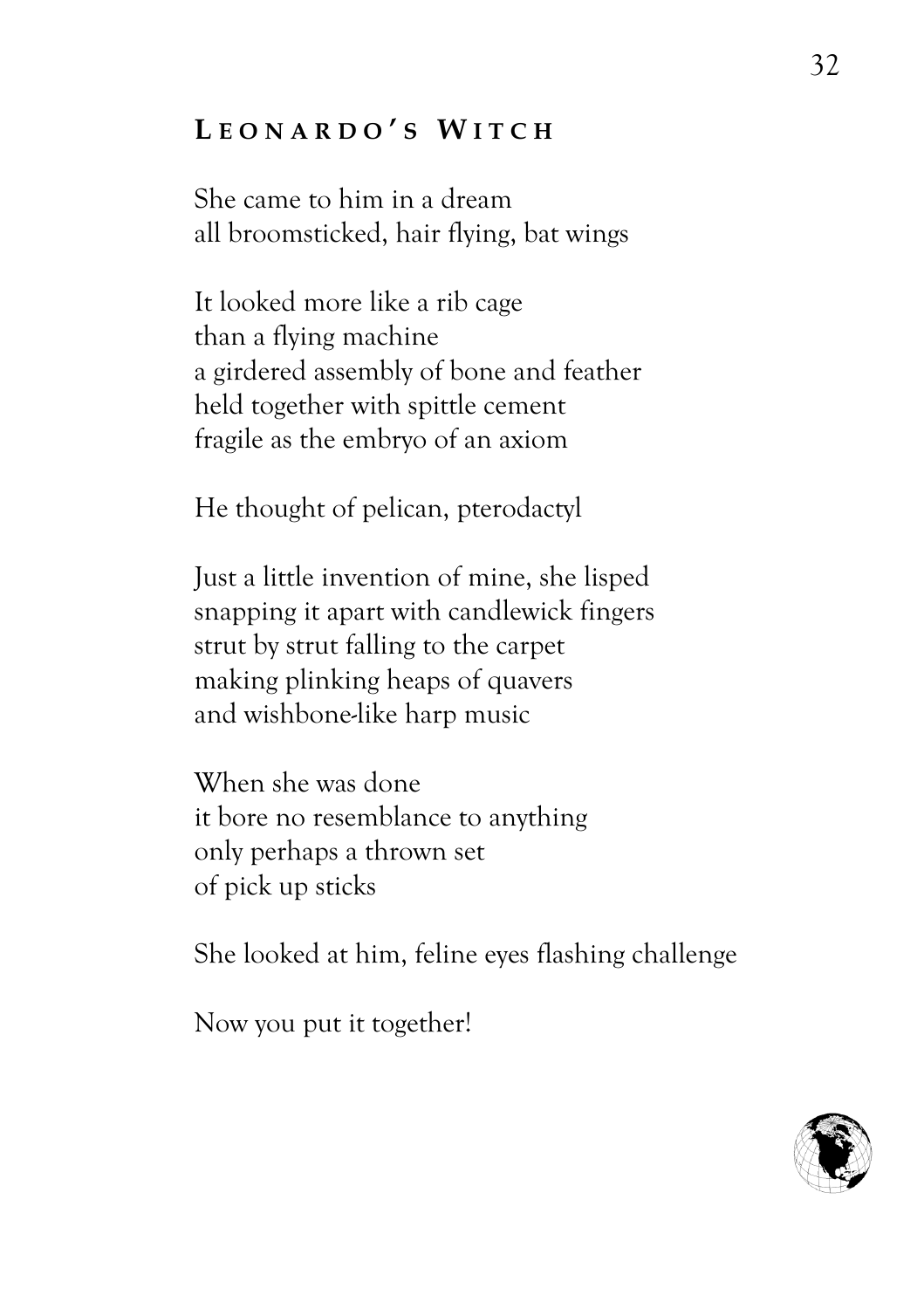# **MORE ADVANCE REVIEWS**

Johnmichael Simon serves chocolate-coconut-macaroon poems, so irresistible I couldn't stop gorging after three full reads. Mr. 3 is a mind-fattening masterpiece without a single calorie!

# **Wanda Sue Parrott, Co-founder National Annual Senior Poets Laureate Competition for American poets age 50 and older.**

Mr. 3 is irony with a message. In despair at a world on selfdestruct, Johnmichael Simon suggests that there is hope for revival, time to turn back: "a cup of bitter medicine to sip..a small love recalled before we lose him in the rain that obliterates all writing in the sand…" These poems hurl us into a surrealistic future, a post-Apocalyptic age. Nothing is spared, the generation gap, pollution, terrorism, teenage pregnancy. Yet wit, phrases of beauty and cadence show the reader that there is hope.

# **Wendy Blumfield, President Voices Israel group of poets in English**